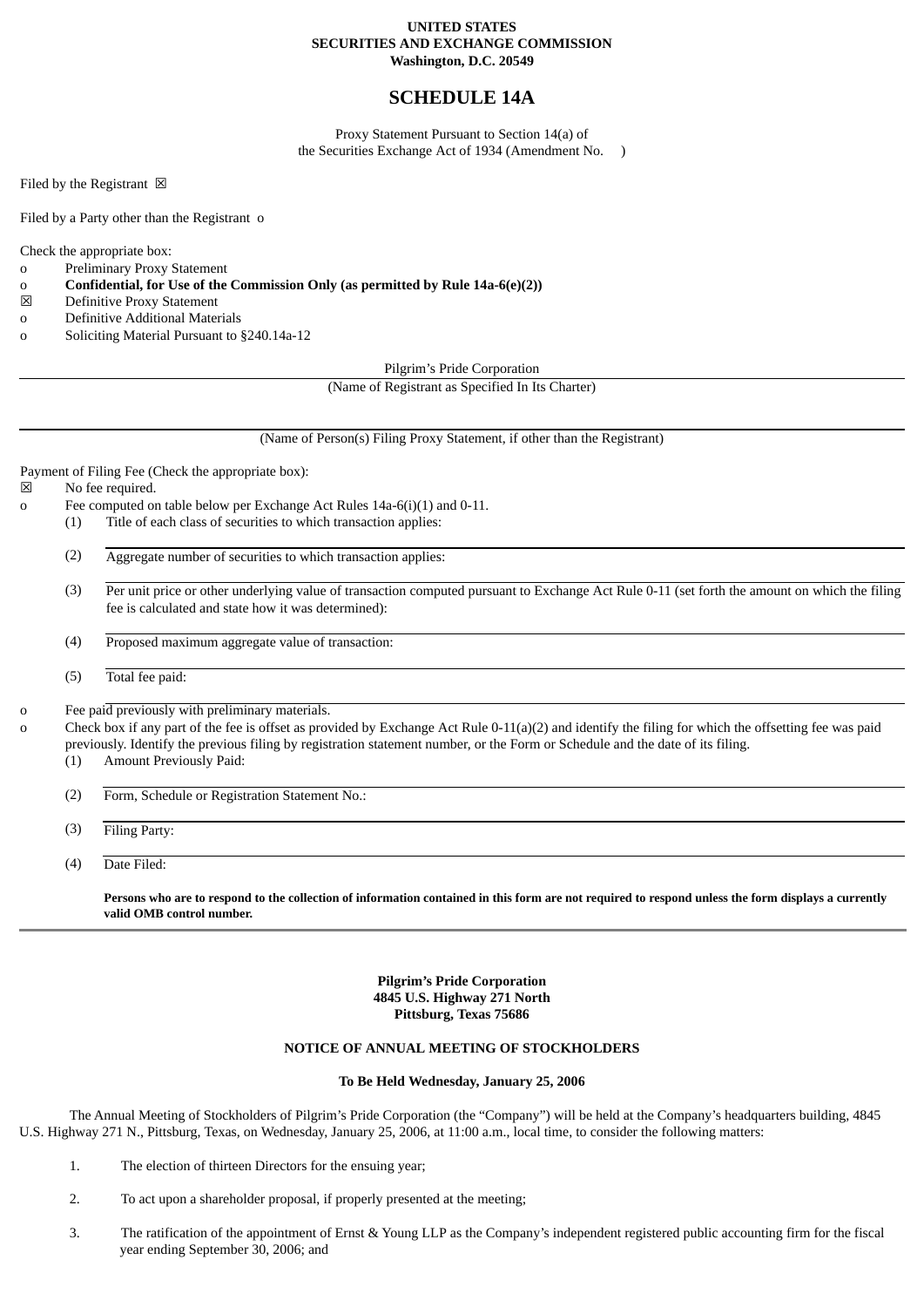4. To transact such other business as may be properly brought before the meeting or any adjournment. No other matters are expected to be voted on at the meeting.

The Board of Directors has fixed the close of business on November 28, 2005, as the record date for determining stockholders of record entitled to notice of, and to vote at, the meeting. If you own stock in the Company at the close of business on that date, you are cordially invited to attend the annual meeting. Seating at the meeting will be limited to the Company's stockholders, proxy holders, and invited guests of the Company. If you are a stockholder of record in your own name, please bring photo identification to the annual meeting. If you hold shares through a bank, broker or other third party, please bring photo identification and a current brokerage statement.

> Kulund A. Coghill RICHARD A. COGDILL

Pittsburg, Texas *Chief Financial Officer,* December 29, 2005 *Secretary and Treasurer*

# **YOUR VOTE IS IMPORTANT! PLEASE SIGN AND RETURN THE ACCOMPANYING PROXY.**

**Pilgrim's Pride Corporation 4845 U.S. Highway 271 North Pittsburg, Texas 75686**

#### **PROXY STATEMENT**

#### **GENERAL INFORMATION**

The Board of Directors of Pilgrim's Pride Corporation (the "Company") solicits stockholders' proxies in the accompanying form for use at the Annual Meeting of Stockholders to be held on Wednesday, January 25, 2006, at 11:00 a.m., local time, at the Company's headquarters at 4845 U.S. Highway 271 N., Pittsburg, Texas and at any adjournments thereof (the "Meeting"). This Proxy Statement, the accompanying proxy card and the Company's 2005 Annual Report to Stockholders are being mailed, beginning on or about December 30, 2005, to all stockholders entitled to receive notice of, and to vote at, the Meeting.

The principal executive offices of the Company are located at 4845 U.S. Highway 271 N., Pittsburg, Texas 75686. Any writing required to be sent to the Company should be mailed to this address.

#### **Stockholders Entitled to Vote**

As of November 28, 2005, the record date for determining stockholders entitled to notice of and to vote at the Meeting (the "Record Date"), the Company had outstanding 66,555,773 shares of its common stock, \$.01 par value per share. The Company's Certificate of Incorporation generally provides that holders of its common stock are entitled to 20 votes for each share that has been continuously beneficially owned by such holder on and after November 21, 2003, subject to compliance with certain procedures, and one vote for all other shares. Article Fourth of the Company's Certificate of Incorporation and the voting procedures adopted thereunder contain several provisions governing the voting power of the Company's common stock, including a presumption that each share of common stock held in "street" or "nominee" name or by a broker, clearing agency, voting trustee, bank, trust company or other nominee shall be presumed to have been acquired after November 21, 2003, and accordingly to be entitled to only one vote per share, unless the holder furnished the Company with proof to the contrary. Applying the presumptions described in Article Fourth of the Company's Certificate of Incorporation, the Company's records indicate that 585,597,872 votes are entitled to be cast at the Meeting. All percentages of voting power set forth in this proxy statement have been calculated based on such number of votes. Attached hereto as Annex A is a summary of these voting provisions.

#### **Voting of Proxies**

Because many of the Company's stockholders are unable to attend the Meeting, the Board of Directors solicits proxies by mail to give each stockholder an opportunity to vote on all items of business scheduled to come before the Meeting. Each stockholder is urged to:

- (1) read carefully the material in this Proxy Statement;
- (2) specify his or her voting instructions on each item by marking the appropriate boxes on the accompanying proxy card; and
- (3) sign, date and return the proxy card in the enclosed, postage prepaid envelope.

The accompanying proxy card provides a space, with respect to the election of Directors, for a stockholder to withhold voting for any or all nominees for the Board of Directors, but does not permit a stockholder to vote for any nominee not named on the proxy card. The card also allows a stockholder to abstain from voting on any other item if the stockholder chooses to do so.

When the accompanying proxy card is properly executed and returned with voting instructions with respect to any of the items to be voted upon, the shares represented by the proxy will be voted in accordance with the stockholder's directions by the persons named on the proxy card as proxies of the stockholder. If a proxy card is signed and returned, but no specific voting instructions are given, the shares represented by the proxy card will be voted for the election of the thirteen nominees for Directors named on the accompanying proxy card, against the shareholder proposal and for the ratification of the appointment of Ernst & Young LLP as the Company's independent registered public accounting firm.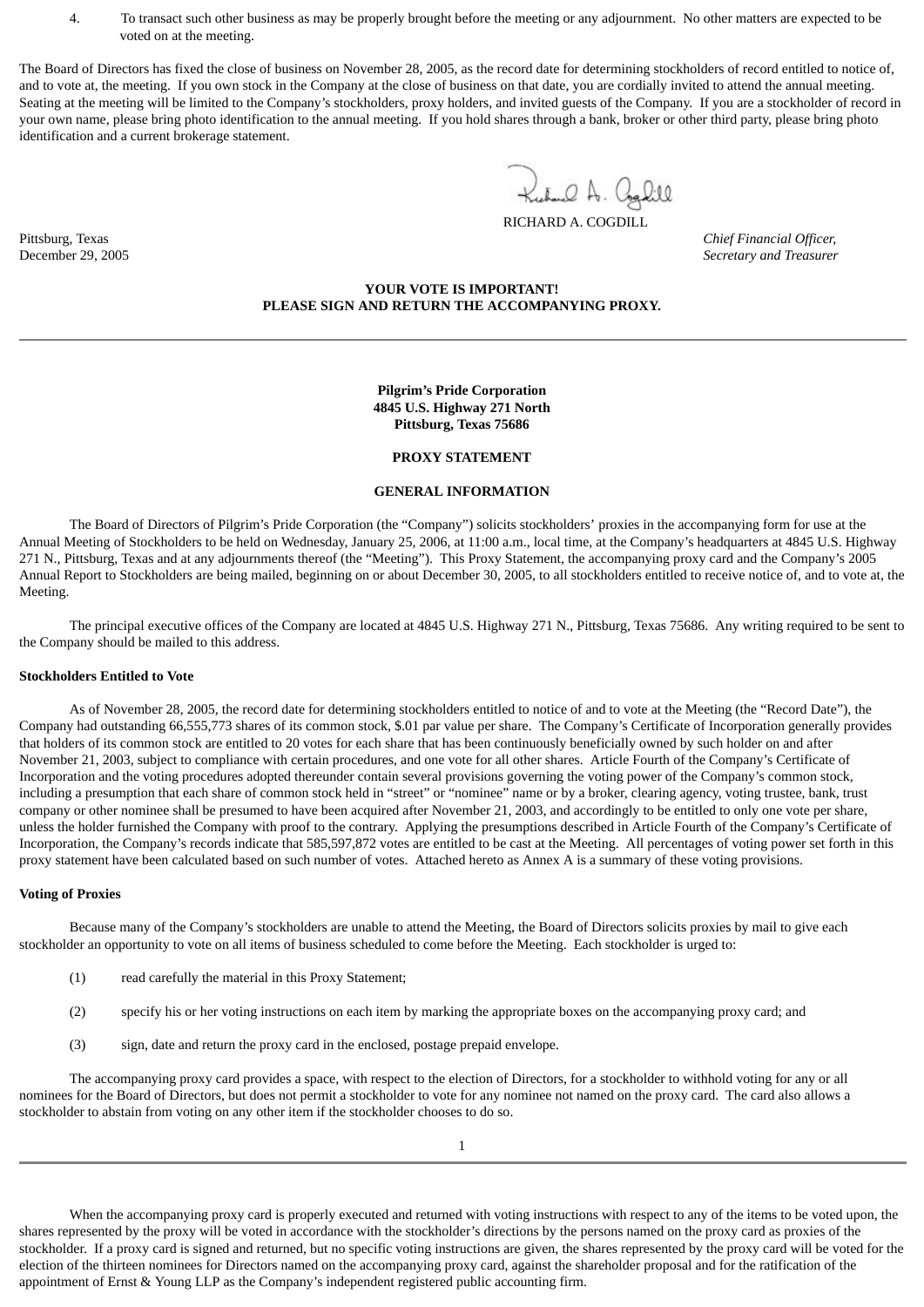Unless otherwise indicated by the stockholder, returned proxy cards also confer upon the persons named on the card, as proxies for the stockholder, discretionary authority to vote all shares of stock represented by the proxy card on any item of business that is properly presented for action at the Meeting, even if not described in this Proxy Statement. If any of the nominees for Director named below should be unable or unwilling to accept nomination, the proxies will be voted for the election of such other person as may be recommended by the Board of Directors. The Board of Directors, however, has no reason to believe that any item of business not set forth in this Proxy Statement will come before the Meeting or that any of the nominees for Director will be unavailable for election.

#### **Revocation of Proxies**

The proxy does not affect a stockholder's right to vote in person at the Meeting. If a stockholder executes a proxy, he or she may revoke it at any time before it is voted by submitting a new proxy card, or by communicating his or her revocation in writing to the Secretary of the Company at 4845 U.S. Highway 271 N., Pittsburg, Texas 75686, or by voting by ballot at the Meeting.

### **Votes Required**

The holders of at least a majority of the voting power of the Company's common stock outstanding on the Record Date must be present in person or by proxy at the Meeting for the Meeting to be held. Abstentions and broker non-votes are counted in determining whether at least a majority of the voting power of the Company's common stock outstanding on the Record Date is present at the Meeting.

Directors will be elected by a plurality of the votes cast at the Meeting. The affirmative vote of a majority of the voting power of the Company's common stock represented and entitled to vote at the Meeting is required for the approval of the shareholder proposal, the ratification of the appointment of the Company's independent registered public accounting firm and approval of any other item of business to be voted upon at the Meeting. Abstentions from voting on any matter will be included in the voting tally. Abstentions will have no effect on the election of Directors. An abstention will have the same effect as a vote against the shareholder proposal and the proposal to ratify the appointment of the Company's independent registered public accounting firm. Broker non-votes are shares held by a broker or nominee that are represented at the Meeting, but with respect to which such broker or nominee is not empowered to vote on a particular proposal. A broker non-vote will not be considered entitled to vote on matters as to which the broker withholds authority; therefore, broker non-votes are not included in the tabulation of voting results. Broker non-votes will have no effect on the election of Directors, and broker non-votes will not be included in the tabulation of voting results with respect to the shareholder proposal or the proposal to ratify the appointment of the Company's registered public accounting firm. Lonnie "Bo" Pilgrim owned or controlled over 50% of the voting power of the outstanding common stock on the Record Date, and thus will be able to elect all of the nominees for Directors and determine the outcome of all other matters presented to a vote of the stockholders.

### **Stockholder Proposals for 2007 Annual Meeting**

The Company currently expects that the 2007 Annual Meeting of Stockholders will be held on Wednesday, January 31, 2007. The Company's Amended and Restated Corporate Bylaws state that a stockholder must give the Secretary of the Company written notice, at the Company's principal executive offices, of its intent to present a proposal at the Company's 2007 Annual Meeting of Stockholders by

$$
\,2
$$

October 3, 2006, but not before May 6, 2006. Additionally, in order for stockholder proposals which are submitted pursuant to Rule 14a-8 of the Securities Exchange Act of 1934, as amended (the "Exchange Act"), to be considered by the Company for inclusion in the Company's proxy materials for the 2007 Annual Meeting of Stockholders, they must be received by the Secretary of the Company at the Company's executive offices no later than the close of business on August 31, 2006.

#### **Cost of Proxy Solicitation**

The Company will bear the cost of the Meeting and the cost of soliciting proxies in the accompanying form, including the cost of mailing the proxy material. In addition to solicitation by mail, Directors, officers and other employees of the Company may solicit proxies by telephone or otherwise. They will not be specifically compensated for such services. The Company will request brokers and other custodians, nominees and fiduciaries to forward proxies and proxy soliciting material to the beneficial owners of the Company's common stock and to secure their voting instructions, if necessary. The Company will reimburse them for the expenses in so doing.

### **Role of the Board of Directors**

The Board of Directors has the responsibility for establishing broad corporate policies and for the overall performance of the Company. However, it is not involved in day-to-day operating details. Members of the Board are kept informed of the Company's business through discussions with the Chairman and other officers and by reviewing analyses and reports sent to them each month, as well as by participating in Board and committee meetings.

### **Board Independence**

The Board of Directors has determined that each of the current directors standing for election, except for Lonnie "Bo" Pilgrim, Clifford E. Butler, Lonnie Ken Pilgrim, O.B. Goolsby, Jr. and Richard A. Cogdill, has no material relationship with the Company (either directly or as a partner, stockholder or officer of an organization that has a relationship with the Company) and is independent within the meaning of the Company's Corporate Governance Policy's categorical independence standards, which are attached hereto as Annex C, and the New York Stock Exchange's listing standards.

### **Committees of the Board of Directors**

To assist in carrying out its duties, the Board of Directors has delegated certain authority to the Audit and Compensation Committees. The Audit Committee was established in accordance with Section (3)(a)(58)(A) of the Exchange Act. The members of the Audit Committee are Vance C. Miller, Sr., Linda Chavez and Keith Hughes. The members of the Compensation Committee are Lonnie "Bo" Pilgrim, Vance C. Miller, Sr., Lonnie Ken Pilgrim, James G. Vetter, Jr., and Blake D. Lovette. The Compensation Committee also has a subcommittee consisting of Charles L. Black and Vance C. Miller, Sr. Each committee meets to examine various facets of the Company's operations and take appropriate action or make recommendations to the Board of Directors.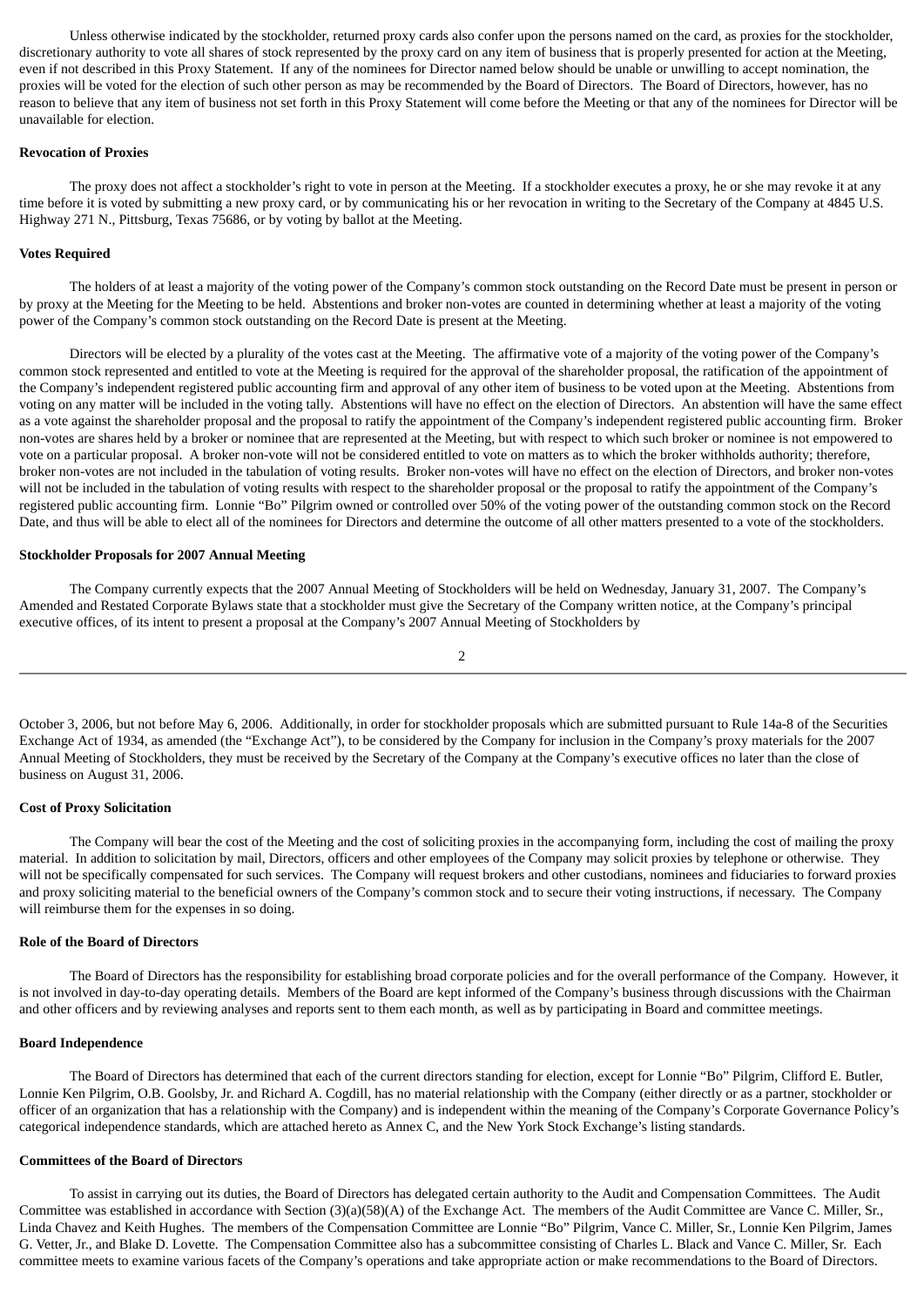The Board of Directors does not maintain a Nominating Committee. As a "controlled company" under the New York Stock Exchange's listing standards, the Company chooses to have the entire Board of Directors participate in the consideration of Director nominees. See "Controlled Company Exemption" below for a discussion of controlled company status. The Board of Directors does not delegate the responsibility of nominating potential new Directors to a separate nominating committee because it believes that all Directors should be involved in this process. The Board of Directors' policy is to encourage selection of Directors who will contribute to the Company's overall corporate goals of responsibility to its stockholders, industry leadership and integrity in financial reporting and business conduct. The Board of Directors will review the experience and characteristics appropriate for Board members and Director candidates in light of the Board of Directors' composition at the time and skills and expertise needed for effective operation of the Board of Directors and its committees. Final approval of a candidate is determined by the full Board. Because the

Company is a controlled company, the Board of Directors does not have a policy with regard to the consideration of any Director candidates recommended by the Company's stockholders. However, the Board of Directors will consider stockholder recommendations for candidates for the Board which should be sent to Pilgrim's Pride Corporation, Corporate Secretary, 4845 U.S. Highway 271 N., Pittsburg, Texas 75686.

The Audit Committee's responsibilities include the selection of the independent registered public accounting firm, reviewing the plan and results of the audit performed by the Company's independent registered public accounting firm and the adequacy of the Company's systems of internal accounting controls, and monitoring compliance with the Company's conflicts of interest and business ethics policies. The Audit Committee is composed entirely of Directors who the Board of Directors has determined to be independent within the meaning of the New York Stock Exchange's listing standards. The Board of Directors has determined that each of the members of the Audit Committee is financially literate and at least one member has accounting or financial management expertise, in each case as required by the New York Stock Exchange's listing standards. The Board of Directors has determined that Mr. Keith Hughes is an "audit committee financial expert" within the meaning of the regulations of the Securities and Exchange Commission. The Audit Committee has an Audit Committee Charter that is attached as Annex B to this Proxy Statement. The Audit Committee Charter is also available on the Company's website at www.pilgrimspride.com, under the "Investors – Corporate Governance" caption. The Audit Committee Charter is also available in print to any stockholder who requests it.

The Compensation Committee reviews the Company's remuneration policies and practices and establishes the salaries of the Company's officers. The Compensation Subcommittee is responsible for administering certain aspects of the Pilgrim's Pride Corporation Senior Executive Performance Bonus Plan dealing with compensation for designated Section 162(m) participants, currently Mr. Lonnie "Bo" Pilgrim, Clifford E. Butler, O.B. Goolsby, Jr., Richard A. Cogdill and J. Clinton Rivers.

### **Meetings**

During the Company's fiscal year ended October 1, 2005, there were six regular and six telephonic meetings of the Board of Directors, five regular and two telephonic meetings of the Audit Committee, one meeting of the Compensation Committee, one meeting of the Compensation Subcommittee and two executive sessions including only non-management directors. During fiscal 2005, each member of the Board of Directors attended at least 75% of the aggregate number of meetings of the Board and Board Committees on which the Director served. All Directors attended the Company's 2005 Annual Meeting. While the Company does not have a formal policy regarding Director attendance at annual meetings of stockholders, the Company encourages each Director to attend each annual meeting of stockholders. In practice, the Company intends to schedule regular Board of Directors meetings on the same day as its annual meeting of stockholders, which the Company believes will facilitate Director attendance at the stockholders' meeting.

### **Communications with the Board of Directors**

Stockholders may communicate directly with the Board of Directors, any Board committee, all independent Directors, or any one Director serving on the Board of Directors by sending written correspondence to the desired person or entity attention of the Company's Corporate Counsel at Pilgrim's Pride Corporation, 4845 U.S. Highway 271 N., Pittsburg, Texas 75686 or CorporateCounsel@pilgrimspride.com. Communications are distributed to the Board of Directors, or to any individual Director or Directors as appropriate, depending on the facts and circumstances outlined in the communication.

#### **Corporate Governance**

The Board of Directors has adopted a Code of Business Conduct and Ethics and Corporate Governance Policies of the Board of Directors. The full texts of the Code of Business Conduct and Ethics and Corporate Governance Policies are posted on the Company's website at www.pilgrimspride.com, under the "Investors – Corporate Governance" caption and are also available in print to any stockholder who

requests them. The Company intends to disclose future amendments to, or waivers from, certain provisions of the Code of Business Conduct and Ethics on the Company's website within four business days following the date of such amendment or waiver.

#### **Controlled Company Exemptions**

The Company is a "controlled company" under the New York Stock Exchange's listing standards since Lonnie "Bo" Pilgrim owns or controls over 50%of the voting power of the outstanding common stock as of the Record Date. Accordingly, the Company takes advantage of the exemptions in Sections 303A.01, 303A.04 and 303A.05 of the New York Stock Exchange's listing standards.

#### **Executive Sessions**

Because Lonnie "Bo" Pilgrim, the current Chairman of the Board, is not an independent Director, the Board of Directors will either designate an independent Director to preside at the meetings of the non-management and independent Directors or a procedure by which a presiding Director is selected for these meetings. In the absence of another procedure being adopted by the Board, the person appointed will be the independent Director with the longest tenure on the Board in attendance at the meeting.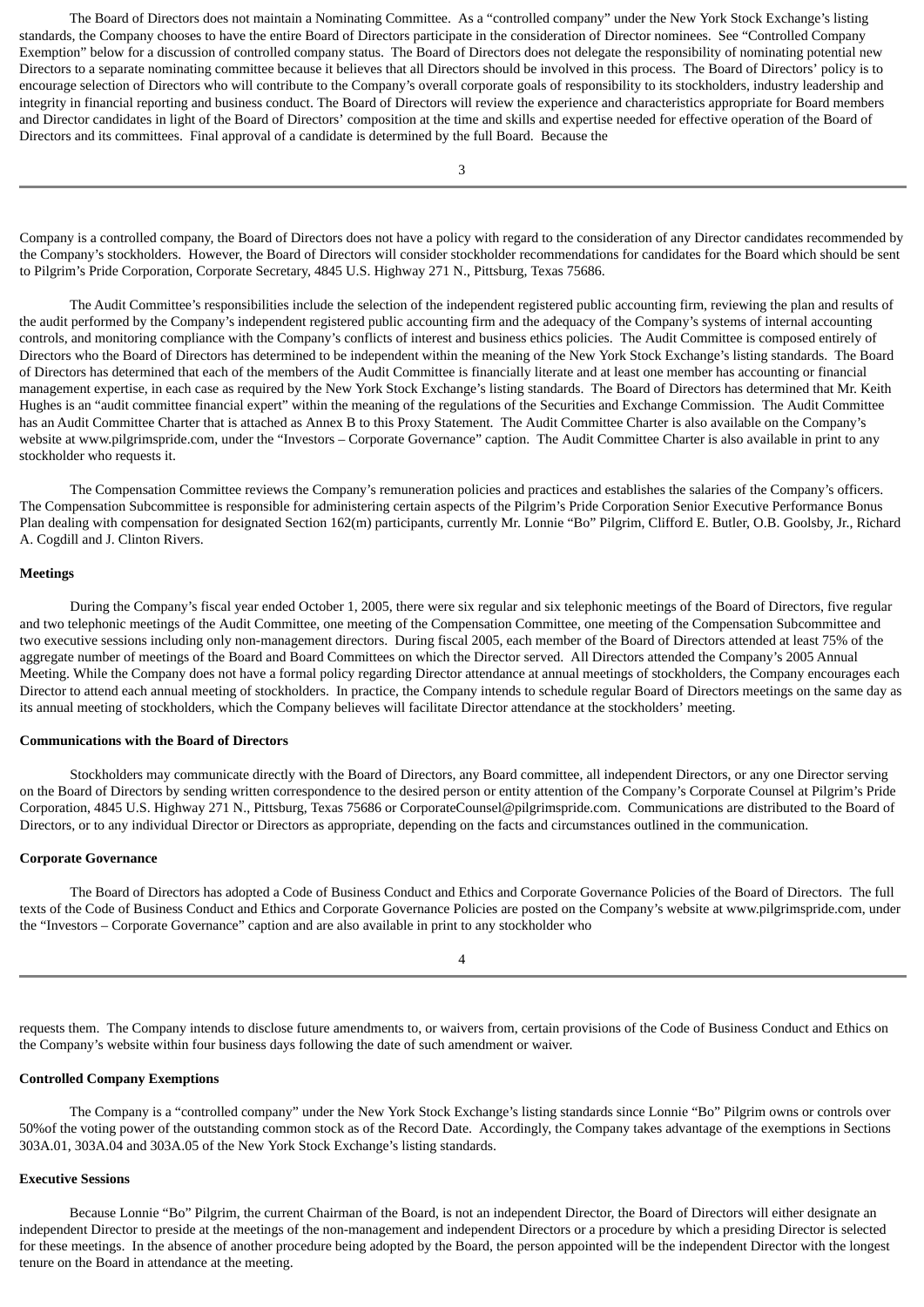### **ELECTION OF DIRECTORS**

At the Meeting, thirteen Directors are to be elected, each to hold office for one year or until his successor is duly elected and qualified. Unless otherwise specified on the proxy card, the shares represented by the enclosed proxy will be voted for the election of the thirteen nominees named below. The Board of Directors has no reason to believe that any nominee will be unable to serve if elected. In the event any nominee shall become unavailable for election, it is intended that such shares will be voted for the election of a substitute nominee selected by the Board of Directors. The Board of Directors has recommended each of the nominees for Directors.

### **NOMINEES FOR DIRECTOR**

**Lonnie "Bo" Pilgrim**, 77, has served as Chairman of the Board since the organization of the Company in July 1968. He was previously Chief Executive Officer from July 1968 to June 1998. Prior to the incorporation of the Company, Mr. Pilgrim was a partner in the Company's predecessor partnership business founded in 1946.

**Clifford E. Butler**, 63, serves as Vice Chairman of the Board. He joined the Company as Controller and Director in 1969, was named Senior Vice President of Finance in 1973, became Chief Financial Officer and Vice Chairman of the Board in July 1983, became Executive President in January 1997 and served in such capacity through July 1998.

**O.B. Goolsby, Jr.**, 58, serves as President and Chief Executive Officer of the Company. He became a Director in January 2003. Mr. Goolsby has served as President and Chief Executive Officer since September 2004. Mr. Goolsby served as President and Chief Operating Officer from November 2002 to October 2004. Prior to being named as President and Chief Operating Officer in November 2002, Mr. Goolsby served as Executive Vice President, Prepared Foods Complexes from June 1998 to November 2002. He was previously Senior Vice President, Prepared Foods Operations from August 1992 to June 1998 and Vice President, Prepared Foods Operations from September 1987 to August 1992 and was previously employed by the Company from November 1969 to January 1981.

**Richard A. Cogdill**, 45, has served as Chief Financial Officer, Secretary and Treasurer (the Company's Principal Financial and Accounting Officer) since January 1997. He became a Director in September 1998. Previously, he served as Senior Vice President, Corporate Controller, from August 1992 through December 1996 and as Vice President, Corporate Controller, from October 1991 through August 1992. Prior to October 1991, he was a Senior Manager with Ernst & Young LLP. He is a Certified Public Accountant.

**Lonnie Ken Pilgrim**, 47, has been employed by the Company since 1977 and has been Executive Vice President, Assistant to Chairman since November 2004. He served as Senior Vice President, Transportation from August 1997 to November 2004. Prior to that he served the Company as its Vice President, Director of Transportation. He has been a member of the Board of Directors since March 1985. He is a son of Lonnie "Bo" Pilgrim.

**Charles L. Black**, 76, was Senior Vice President, Branch President of NationsBank, Mt. Pleasant, Texas, from December 1981 to his retirement in February 1995*.* He previously was a Director of the Company from 1968 to August 1992 and has served as a Director since his re-election in February 1995.

**Linda Chavez**, 58, has been President of the Center for Equal Opportunity, a non-profit public policy research organization in Sterling, Virginia since 1995. Previously, she served as Chairman, National Commission on Migrant Education from 1988 to 1992 and White House Director of Public Liaison in 1985. She was elected a Director in July 2004. She also serves on the board of directors of ABM industries, Inc., a facilities service contractor, as well as on the boards of several non-profit organizations.

6

**S. Key Coker**, 48, has served as Executive Vice President of Compass Bank, a \$25 billion dollar bank with offices throughout the southern United States, since October 2000. Previously, he served as Senior Vice President of Compass Bank from June 1995 through September 2000 and had been employed by Compass Bank since 1992. He is a career banker with 25 years of experience in banking. He was appointed a Director in September 2000.

**Keith W. Hughes**, 59, was elected a Director of the Company in September 2004. He was Chairman and CEO of Dallas-based Associates First Capital from 1994 to 2000 when it merged with Citigroup, and served as Associates First Capital's President and Chief Operating Officer from 1991 to 1994. Prior to joining Associates, he held various roles in the financial services industry working for Continental Illinois Bank in Chicago, Northwestern Bank in Minneapolis and Crocker Bank in San Francisco. Mr. Hughes also serves as a director of Carreker Corporation, a financial software and consulting organization; Texas Industries, Inc., a producer of steel, concrete and aggregate construction material; and Certegy Inc., a credit card and check authorization business. He is a former Vice Chairman and member of the Board of Directors of Citigroup.

**Blake D. Lovette**, 63, was appointed a director of the Company in November 2003. He has served as a consultant to companies serving the food industry and has been a private investor since July 2002. From 1998 to June 2002, he was President of ConAgra Poultry Company, a fully-integrated chicken processing business engaged in the production, processing, marketing and distribution of fresh and frozen chicken products. Mr. Lovette has served as a poultry company executive for many years. He was President and Chief Operating Officer of Valmac Industries from 1979 to 1985. From 1985 to 1988, Mr. Lovette led the Shenandoah Products Corporation operations of Perdue Farms. He was President and Chief Operating Officer of poultry operations of Holly Farms Corporation from 1988 to 1990, and was with the Lovette Company from 1990 to 1998.

**Vance C. Miller, Sr.**, 72, was elected a Director in September 1986. Mr. Miller has been Chairman of Vance C. Miller Interests, a real estate development company formed in 1977, and has served as the Chairman of the Board and Chief Executive Officer of Henry S. Miller Cos., a Dallas, Texas, real estate services firm, since 1991. Mr. Miller was appointed by the President of the United States to serve as Director of Fannie Mae from 1986 to 1989.

**James G. Vetter, Jr.**, 71, has practiced law in Dallas, Texas, since 1966. He is a shareholder of the Dallas law firm of Godwin Gruber LLP, and has served as general counsel and a Director since 1981. Mr. Vetter is a Board Certified-Tax Law Specialist and served as a lecturer and author in tax matters.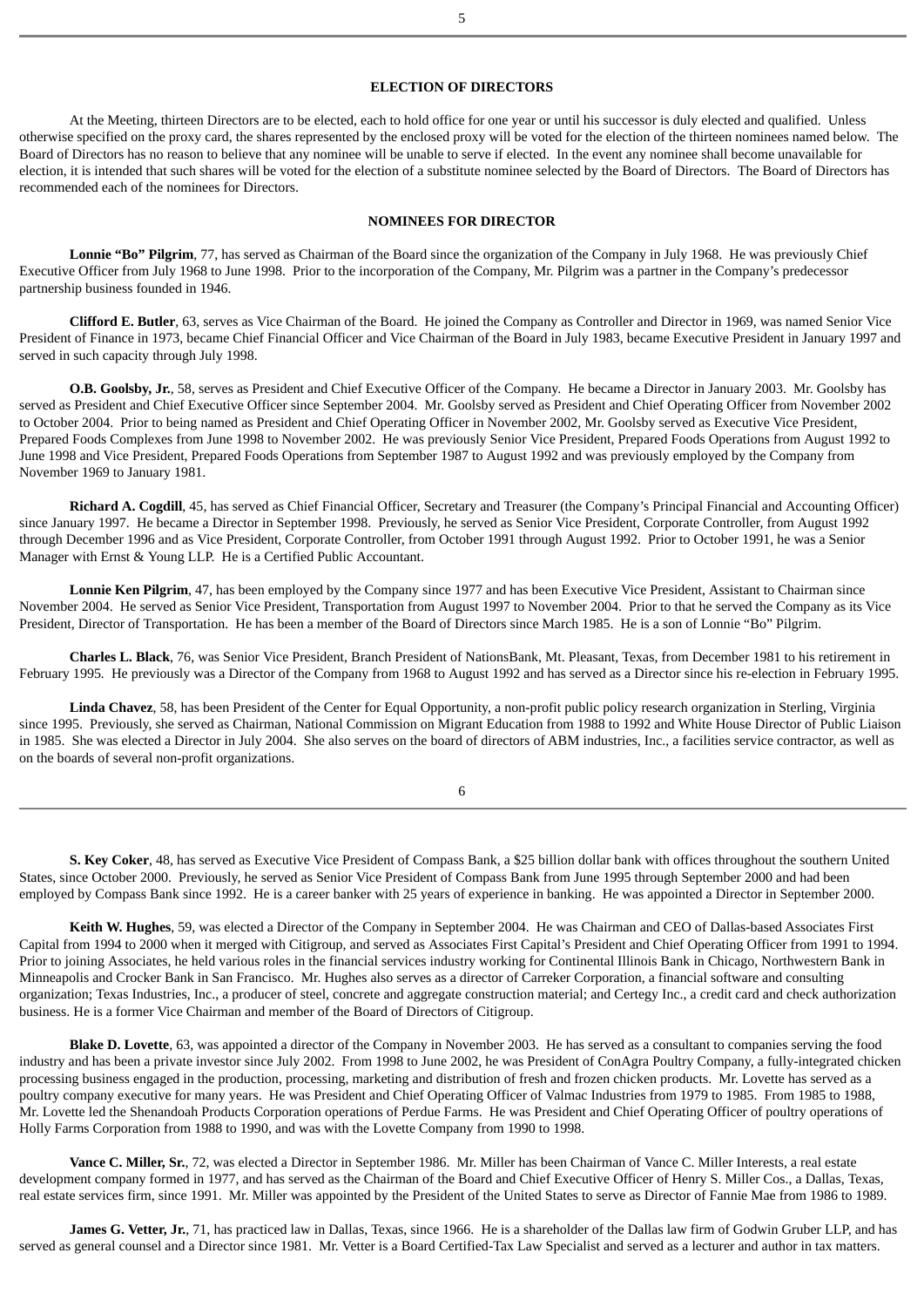**Donald L. Wass, Ph.D.**, 73, was elected a Director of the Company in May 1987. He has been President of the William Oncken Company of Texas, a time management consulting company, since 1970.

### **Report of the Audit Committee**

The Audit Committee oversees the Company's accounting and financial reporting processes and the integrity of the Company's financial statements on behalf of the Board of Directors. Management has the primary responsibility for the financial statements and the reporting process, including the systems of internal controls. In fulfilling its oversight responsibilities, the committee reviewed and discussed the audited financial statements in the Annual Report with management, including a discussion of the quality, not just the acceptability, of the accounting principles, the reasonableness of significant judgments and the clarity of disclosures in the financial statements.

The committee reviewed with the independent auditors who are responsible for expressing an opinion on the conformity of those audited financial statements with generally accepted accounting principles, their judgments as to the quality, not just the acceptability, of the Company's accounting principles and such other matters as are required to be discussed with the committee under generally accepted auditing standards. In addition, the committee has discussed with the independent auditors the auditor's independence from management and the Company, and has received from the independent auditors the written disclosures and the letter from the independent auditors required by the Independence Standards Board.

7

The committee discussed with the Company's internal and independent auditors the overall scope and plans for their respective audits. The committee meets with the internal and independent auditors, with and without management present, to discuss the results of their examinations, their evaluations of the Company's internal controls and the overall quality of the Company's financial reporting. In reliance on the reviews and discussions referred to above, the committee recommended to the Board of Directors that the audited financial statements be included in the Company's Annual Report on Form 10-K for the fiscal year ended October 1, 2005 for filing with the Securities and Exchange Commission. The committee has also recommended the selection of the Company's independent registered public accounting firm.

The members of the Audit Committee are independent within the meaning of the New York Stock Exchange's listing standards and the Audit Committee otherwise meets the audit committee composition requirements of the New York Stock Exchange's listing standards.

# Audit Committee

Vance C. Miller, Sr. Linda Chavez Keith Hughes

### **Independent Auditor Fee Information**

#### **Audit Fees**

Fees for audit services totaled approximately \$2,118,000 in fiscal 2005 and approximately \$1,911,344 in fiscal 2004, including fees associated with the annual audit, the audit of internal controls over financial reporting (i.e., the Sec. 404 Audit), the reviews of the Company's quarterly reports on Form 10-Q, statutory audits required in Mexico and assistance with registration statements and accounting consultations.

#### **Audit-Related Fees**

Fees for audit-related services totaled approximately \$355,000 in fiscal 2005 and approximately \$415,640 in fiscal 2004. Audit-related services principally include transaction assistance, SOX 404 assistance, employee benefit plan audits, and, in fiscal 2004 audit procedures performed to support the closing balance sheet for the Company's acquisition of the chicken division of ConAgra Foods, Inc.

### **Tax Fees**

Fees for tax services, including tax compliance, tax advice and tax planning, totaled approximately \$394,000 in fiscal 2005 and approximately \$333,900 in fiscal 2004.

#### **All Other Fees**

Fees for all other services not included above totaled approximately \$6,000 in fiscal 2005 and approximately \$19,900 in fiscal 2004. All other fees principally include services related to the Company's 2002 product recall.

The Audit Committee has pre-approved all audit and non-audit fees of the independent auditor during fiscal 2005.

#### **Pre-Approval Policies and Procedures**

In accordance with the Audit Committee Charter, the Audit Committee has established policies and procedures by which it approves in advance any audit and permissible non-audit services to be provided by the Company's independent auditors. Under these procedures, prior to the engagement of the independent

auditor for pre-approved services, requests or applications for the auditors to provide services must be submitted to the Company's chief financial officer or his designee and the Audit Committee and must include a detailed description of the services to be rendered. The chief financial officer or his designee and the independent auditors must ensure that the independent auditors are not engaged to perform the proposed services unless those services are within the list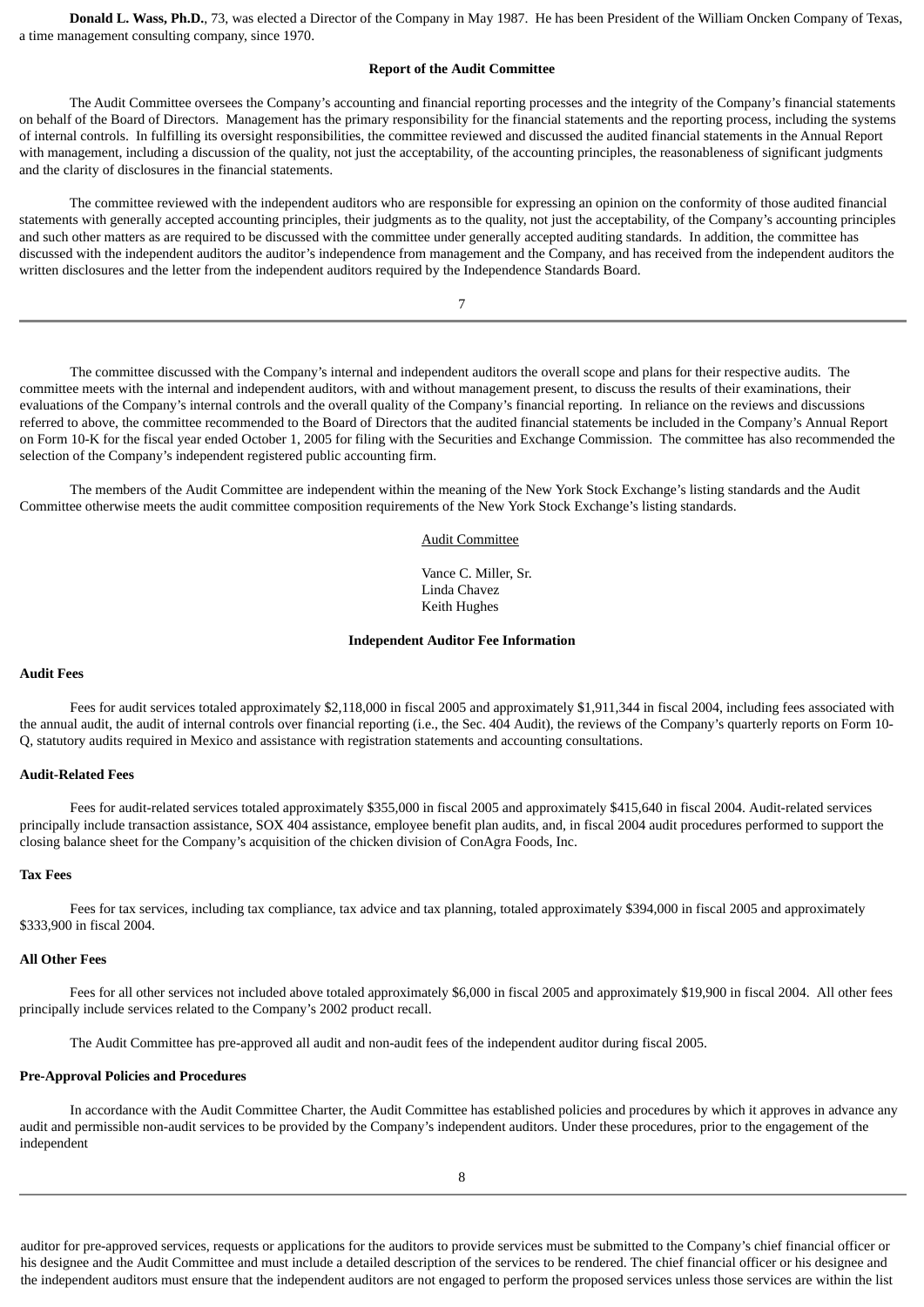of services that have received the Audit Committee's pre-approval and must cause the Audit Committee to be informed in a timely manner of all services rendered by the independent auditors and the related fees.

Requests or applications for the independent auditors to provide services that require additions or revisions to the fiscal 2006 pre-approval will be submitted to the Audit Committee (or any Audit Committee members who have been delegated pre-approval authority) by the chief financial officer or his designee. Each request or application must include:

and

• a recommendation by the chief financial officer (or designee) as to whether the Audit Committee should approve the request or application;

• a joint statement of the chief financial officer (or designee) and the auditors as to whether, in their view, the request or application is consistent with the Securities and Exchange Commission's regulations and the requirements for auditor independence of the Public Company Accounting Oversight Board ("PCAOB").

The Audit Committee also will not permit the auditors' engagement to provide any services to the extent that the Securities and Exchange Commission has prohibited the provision of those services by independent auditors.

The Audit Committee delegated authority to the Chairman of the Audit Committee to:

• pre-approve any services proposed to be provided by the independent auditors and not already pre-approved or prohibited by this policy;

• increase any authorized fee limit for pre-approved services (but not by more than 30% of the initial amount that was pre-approved) before the Company or its subsidiaries engage the auditors to perform services for any amount in excess of the fee limit; and

• investigate further the scope, necessity or advisability of any services as to which pre-approval is sought.

The Chairman is required to report any pre-approval or fee increase decisions to the Audit Committee at the next committee meeting. The Audit Committee did not delegate to management any of the Audit Committee's authority or responsibilities concerning the auditors' services.

# **Compensation Committee Interlocks and Insider Participation**

During fiscal 2005, the members of the Company's Compensation Committee were Lonnie "Bo" Pilgrim, Chairman of the Board of the Company, Vance C. Miller, Sr., Lonnie Ken Pilgrim, Executive Vice President, Assistant to Chairman of the Company, James G. Vetter, Jr., and Blake D. Lovette.

The Company has been and continues to be a party to certain transactions with Lonnie "Bo" Pilgrim and his children and a law firm affiliated with James G. Vetter, Jr. These transactions, along with all other transactions between the Company and affiliated persons, require the prior approval of the Audit Committee of the Board of Directors. Set forth below is a summary of these transactions:

From time to time Lonnie "Bo" Pilgrim purchases our live chickens and hens, feed inventory and veterinary and technical services during the growout process and then contracts with us to resell the birds at maturity. Chicks, feed and services are purchased from us for their fair market value, and we purchase the

|   | I |    |  |
|---|---|----|--|
|   |   |    |  |
| ć |   |    |  |
|   |   | ۰. |  |

mature chickens from Mr. Pilgrim at a market-based formula price subject to a ceiling price calculated at Mr. Pilgrim's cost plus 2 percent. Additionally, we process the payroll for certain employees of Mr. Pilgrim and Pilgrim Poultry G.P. ("PPGP") as well as perform certain administrative bookkeeping services for Mr. Pilgrim's personal businesses. During fiscal 2005, we paid Mr. Pilgrim, doing business as PPGP, \$54,318,416 for chickens produced in his grow-out operations and refunds of unused prepayments, and PPGP paid us \$53,041,755 for chicks, feed, services and prepayments related thereto, including the payroll services described above. Lonnie "Bo" Pilgrim is the sole proprietor of PPGP. During the year ended October 1, 2005 these transactions resulted in a net operating profit to Mr. Pilgrim of \$1,017,000.

PPGP also rents facilities to us for the production of eggs. On December 29, 2000, we entered into an agreement with PPGP to rent its egg production facilities for a monthly amount of \$62,500. During fiscal year 2005, we paid rental on the facilities of \$750,000 to PPGP. Our management believes that the terms of this agreement with PPGP are substantially similar to, and contain terms not less favorable to us than, agreements obtainable from unaffiliated parties.

We also maintain depository accounts with a financial institution of which Lonnie "Bo" Pilgrim is a major stockholder. Fees paid to this bank in fiscal 2005 are insignificant, and as of October 1, 2005, we had bank balances at this financial institution of approximately \$1.6 million.

Since 1985, we have leased an airplane from Lonnie "Bo" Pilgrim under a lease agreement which provides for monthly lease payments of \$33,000 plus operating expenses, which terms our management believes to be substantially similar to those obtainable from unaffiliated parties. During fiscal 2005 we had lease expenses of \$396,000 and operating expenses of \$140,090 associated with the use of this airplane.

Historically, much of our debt has been guaranteed by our major stockholders. In consideration of such guarantees, we have paid such stockholders a quarterly fee equal to .25% of the average aggregate outstanding balance of such guaranteed debt. During fiscal 2005, we paid \$1,774,753 to Pilgrim Interests, Ltd., an affiliate of Lonnie "Bo" Pilgrim.

Certain members of the family of Lonnie "Bo" Pilgrim are employed by us, including his son, Lonnie Ken Pilgrim, a Director and our Executive Vice President, Assistant to Chairman, his son, Pat Pilgrim and his daughter, Greta Pilgrim-Owens, who received total compensation in fiscal 2005 of \$459,160, \$459,072 and \$470,263, respectively.

Pat Pilgrim also provided hauling and pumping services to the Company for which he was paid \$250,814. He also paid the Company \$12,400 in fiscal 2005 for land he leases from the Company. These transactions have terms substantially the same as contracts entered into by the Company with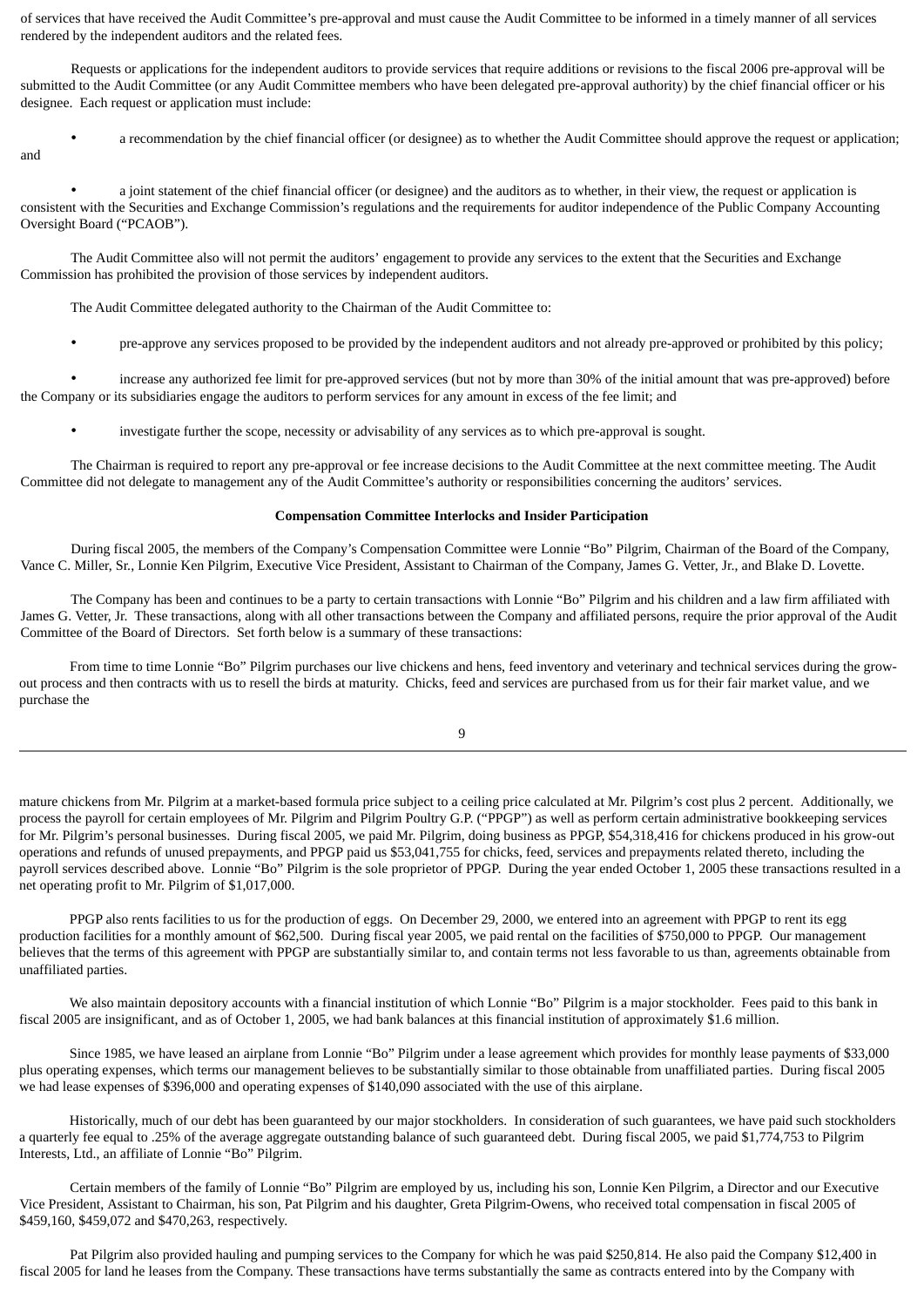unaffiliated parties. On November 30, 2005, the Audit Committee pre-approved the Company entering into three contracts with Pat Pilgrim and purchasing a substantially unused aerator from Pat Pilgrim for a purchase price of \$8,000. The aerator was purchased by Pat Pilgrim in May 2005 for \$9,500. The contracts pre-approved by the Audit Committee include a general services agreement, a transportation agreement and a lease of certain land from the Company providing for lease payments of \$23,263.50 per year. The general services agreement and the transportation agreement are intended to document the services provided by Pat Pilgrim, which for fiscal 2005, are described above. Management believes the terms of each of the contracts, the lease and the purchase of the aerator are substantially similar to those obtainable from unaffiliated parties.

Godwin Gruber LLP represents us in connection with a variety of legal matters. James G. Vetter, Jr., is a Director of the Company and is a shareholder of Godwin Gruber LLP.

We have entered into chicken grower contracts involving farms owned by certain of our officers, providing the placement of Pilgrim's Pride-owned flocks on their farms during the grow-out phase of production. These contracts are on terms substantially the same as contracts entered into by the Company with unaffiliated parties and can be terminated by either party upon completion of the grow-out of each flock. The aggregate amount paid by us to Lonnie "Bo" Pilgrim under these grower contracts during fiscal 2005 was \$223,889.

10

#### **EXECUTIVE COMPENSATION**

The following table sets forth a summary of compensation paid to the Company's Chief Executive Officer and the other persons serving as executive officers during fiscal 2005. See "Nominees for Director – Compensation Committee Interlocks and Insider Participation" above and "Certain Transactions" below for a discussion of transactions between the Company and its Directors and executive officers and the Company's employment of certain of their children.

#### **Summary Compensation Table**

|                                                                           | <b>Annual Compensation</b> |               |                                     |              |                                   |                                           |                              |                                 |                          |
|---------------------------------------------------------------------------|----------------------------|---------------|-------------------------------------|--------------|-----------------------------------|-------------------------------------------|------------------------------|---------------------------------|--------------------------|
| <b>Name and Principal Position</b>                                        | <b>Fiscal</b><br>Year      | <b>Salary</b> |                                     | <b>Bonus</b> |                                   | Other<br><b>Annual</b><br>Compensation(1) |                              | All<br>Other<br>Compensation(2) |                          |
| Lonnie "Bo" Pilgrim<br>Chairman of the Board                              | 2005<br>2004<br>2003       | \$            | 1,124,902<br>1,189,588<br>1,071,200 | \$           | 1,917,862<br>1,437,218<br>586,640 | \$                                        | 116,531<br>153,106<br>74,753 | $\mathbb{S}$                    | 4,921<br>6,240<br>28,543 |
| O. B. Goolsby, Jr<br>President and Chief Executive<br>Officer             | 2005<br>2004<br>2003       |               | 598,077<br>492,115<br>373,577       |              | 1,022,469<br>648,978<br>301,325   |                                           | 44,929<br>39,315<br>12,455   |                                 | 2,872<br>2,354<br>2,747  |
| Clifford E. Butler<br>Vice Chairman of the Board                          | 2005<br>2004<br>2003       |               | 409,808<br>407,234<br>388,921       |              | 698,687<br>535,231<br>183,640     |                                           | 10,244<br>14,770<br>12,544   |                                 | 3,007<br>2,955<br>3,009  |
| Richard A. Cogdill<br>Chief Financial Officer,<br>Secretary and Treasurer | 2005<br>2004<br>2003       |               | 498,076<br>394,604<br>324,873       |              | 852,058<br>520,263<br>350,000     |                                           | 12,451<br>18,613<br>8,480    |                                 | 890<br>670<br>927        |
| J. Clinton Rivers<br><b>Chief Operating Officer</b>                       | 2005<br>2004<br>2003       |               | 497,115<br>338,582<br>237,355       |              | 852,058<br>447,293<br>113,022     |                                           | 9,521<br>2,965<br>$-0-$      |                                 | 919<br>715<br>739        |

(1) Includes the following items of compensation:

b. Personal use of automobile by the named individual: Lonnie "Bo" Pilgrim, \$41,844 (2005), \$71,007 (2004) and \$59,196 (2003).

c. Company's contributions to the named individual under its Employee Stock Purchase Plan in the following amounts: Lonnie "Bo" Pilgrim, \$0 (2005), \$0 (2004), \$0 (2003); O.B. Goolsby, Jr., \$31,174 (2005), \$19,834 (2004), \$12,455 (2003); Clifford E. Butler, \$10,244 (2005), \$14,770 (2004), \$12,544 (2003); Richard A. Cogdill, \$12,451 (2005), \$18,613 (2004), \$8,480 (2003); and J. Clinton Rivers, \$9,521 (2005), \$2,965 (2004), \$0 (2003).

(2) Includes the following items of compensation:

a. Company's contributions to the named individual under its 401(k) Salary Deferral Plan in the following amounts: Lonnie "Bo" Pilgrim, \$0 (2005), \$0 (2004), \$26 (2003); O.B. Goolsby, Jr., \$182 (2005), \$168 (2004), \$338 (2003); Clifford E. Butler, \$182 (2005), \$189 (2004), \$324 (2003); Richard A. Cogdill, \$182 (2005), \$273 (2004), \$334 (2003); and J. Clinton Rivers, \$182 (2005), \$224 (2004), \$312 (2003).

b. Section 79 income to the named individual due to group term life insurance in excess of \$50,000 in the following amounts: Lonnie "Bo" Pilgrim, \$4,921 (2005), \$6,240 (2004), \$28,517 (2003); O.B. Goolsby, Jr., \$2,690 (2005), \$2,186 (2004), \$2,409 (2003); Clifford E. Butler,

a. Personal use of corporate aircraft by the named individual: Lonnie "Bo" Pilgrim, \$74,687 (2005), \$82,099 (2004) and \$15,557 (2003); and O.B. Goolsby, Jr., \$13,755 (2005), \$19,481 (2004) \$0 (2003). During fiscal years 2003, 2004 and 2005, the Company owned and operated airplanes to facilitate business travel of certain of its employees in as safe a manner as possible with the best use of their time. Mr. Pilgrim and certain other named executive officers use the corporate aircraft for business travel and on a limited basis for personal travel. The value of personal aircraft usage reported above is based on the Company's direct operating cost. The methodology calculates our incremental cost based on the average weighted cost of fuel, aircraft maintenance, landing fees, trip-related hanger and parking costs, and smaller variable costs. Since the corporate aircraft are used primarily for business travel, the methodology excludes fixed costs which do not change based on usage, such as pilots' and other employees' salaries, purchase cost of the aircraft and non-trip related hanger expenses. On certain occasions, an employee's spouse or other family member may accompany the employee on a flight. No additional direct operating cost is incurred in such situations under the foregoing methodology.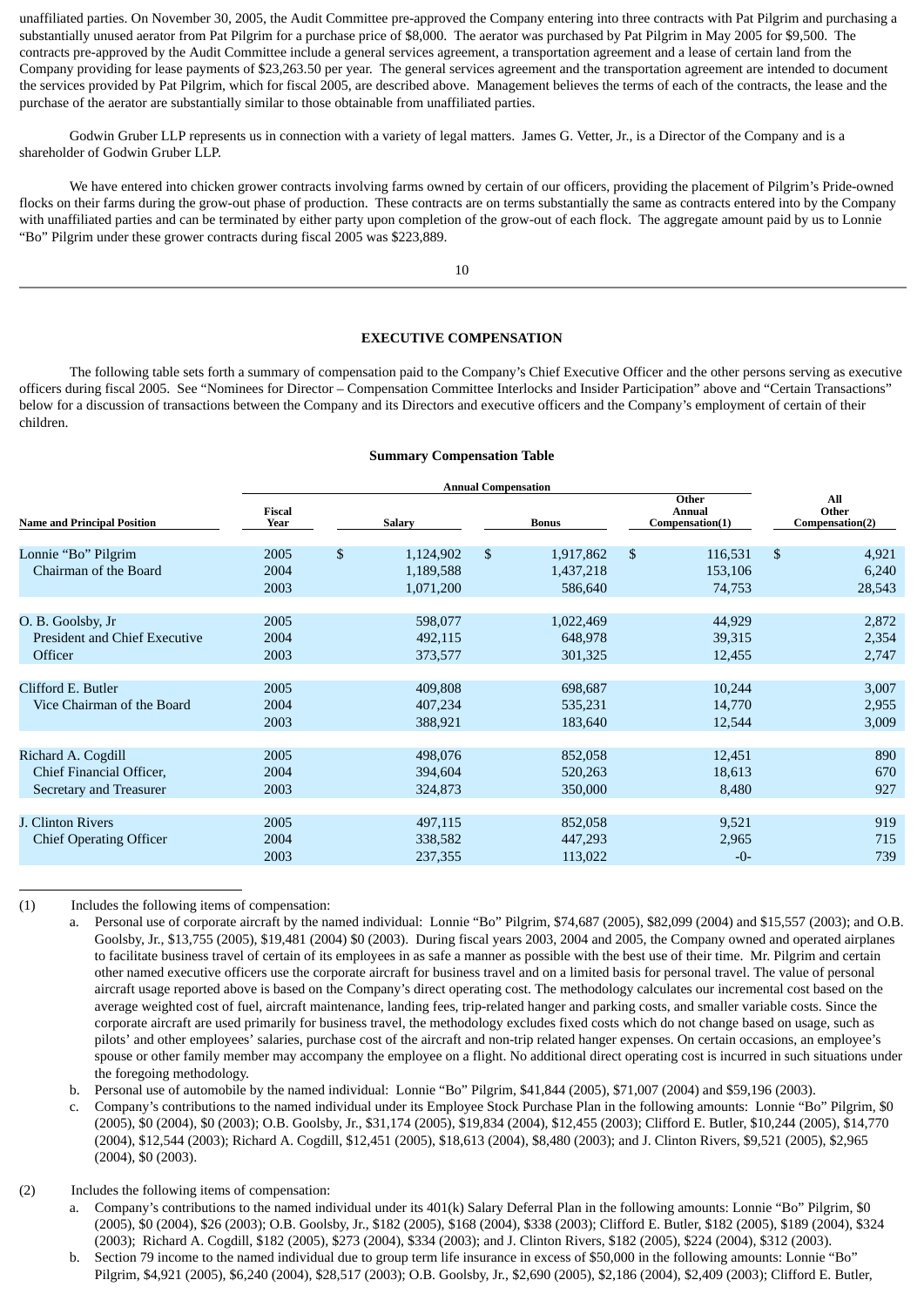# **Directors' Fees**

The Company pays its Directors who are not employees of the Company \$9,000 per meeting attended in person, plus expenses, and Directors who are not employees of the Company also receive \$4,000 and \$2,000 per telephonic meeting that they participate in that lasts at least 45 minutes or less than 45 minutes, respectively. Additionally, the Company pays the members of the Audit Committee \$6,000 for each Audit Committee meeting attended in person, plus expenses, and \$4,000 and \$2,000 per telephonic Audit Committee meeting that they participate in that lasts at least 45 minutes or less than 45 minutes, respectively.

#### **Report of Compensation Committee**

The Compensation Committee establishes executive compensation and oversees the administration of the bonus plan for key members of management and the Company's employee benefit plans.

The following is a report submitted by the Compensation Committee members in their capacity as the Board's Compensation Committee, addressing the Company's compensation policy as it related to the named executive officers for fiscal 2005.

# **Performance Measures**

The Compensation Committee's establishment of annual executive compensation is a subjective process in which the Committee considers many factors, including the Company's performance as measured by earnings for the year, each executive's specific responsibilities, the contribution to the Company's profitability by each executive's specific areas of responsibility, the level of compensation believed necessary to motivate and retain qualified executives and the executive's length of time with the Company.

#### **Fiscal Compensation**

For fiscal 2005, the Company's executive compensation program consisted of (a) base salary, (b) the bonus plan described below, (c) Company contributions to the Company's 401(k) salary deferral plan which are made up of mandatory contributions of one dollar per week and matching contributions of up to five dollars per week and additional matching contributions of up to four percent of an executive's compensation subject to an overall Company contribution limit of five percent of domestic income before taxes and (d) Company contributions to the Senior Executive Bonus Plan in an amount equal to 33 1/3% of the officers' payroll deduction for purchases of the Company's common stock under the plan, which deductions are limited to 7 1/2% of the officer's base salary, overtime pay and bonuses.

In establishing the fiscal 2005 compensation for Lonnie "Bo" Pilgrim, the Company's Chairman of the Board, the Compensation Committee adjusted Mr. Pilgrim's annual base salary to \$1,124,902 to reflect changes in the cost of living. Mr. Pilgrim's bonus for fiscal 2005 consisted of a bonus of \$1,917,862. Mr. Pilgrim's bonus for fiscal 2005 consisted of the bonus awarded pursuant to the bonus plan discussed below.

In establishing the fiscal 2005 compensation for O.B. Goolsby, Jr., the Company's President and Chief Executive Officer, the Compensation Committee adjusted Mr. Goolsby's annual base salary to \$598,077 based on the factors described above and to reflect changes in the cost of living. Mr. Goolsby's bonus for fiscal 2005 consisted of a bonus of \$1,022,469. Mr. Goolsby's bonus for fiscal 2005 consisted of the bonus awarded pursuant to the bonus plan discussed below.

The Company's objective is to obtain financial performance that achieves increased return on equity, sales volume, earnings per share and net income. The Compensation Committee believes that linking executive compensation to corporate performance results in a better alignment of compensation with corporate goals and stockholder interests.

The Company's Senior Executive Performance Bonus Plan (the "Plan") provides for five percent of the Company's U.S. income before income taxes to be allocated among certain key members of management.

12

Such amount is allocated among all plan participants based upon the ratio of each participant's eligible salary to the aggregate salaries of all participants and the number of months of the fiscal year the participant was approved for participation. The Plan also provides for a Subcommittee to administer the plan provisions dealing with certain designated Section 162(m) participants, currently Mr. Lonnie "Bo" Pilgrim, Clifford E. Butler, O.B. Goolsby, Jr., Richard A. Cogdill and J. Clinton Rivers. The Compensation Committee retains the right, in its sole discretion, to reduce, increase or eliminate, prior to payment thereof, the amount of any bonus that would otherwise be due under the Plan to non-Section 162(m) participants, and the Compensation Subcommittee retains these same rights, except for the right to increase bonus amounts, for designated Section 162(m) participants. Participants may generally be added or removed from the plan at the discretion of the Compensation Committee. Participants must continue to be employed by the Company on January 1 following the end of a fiscal year in order to be paid a bonus with respect to that year. Bonuses are typically paid during the January following the fiscal year with respect to which the bonus has been granted.

#### Compensation Committee

Lonnie "Bo" Pilgrim Vance C. Miller, Sr. Lonnie Ken Pilgrim James G. Vetter, Jr. Blake D. Lovette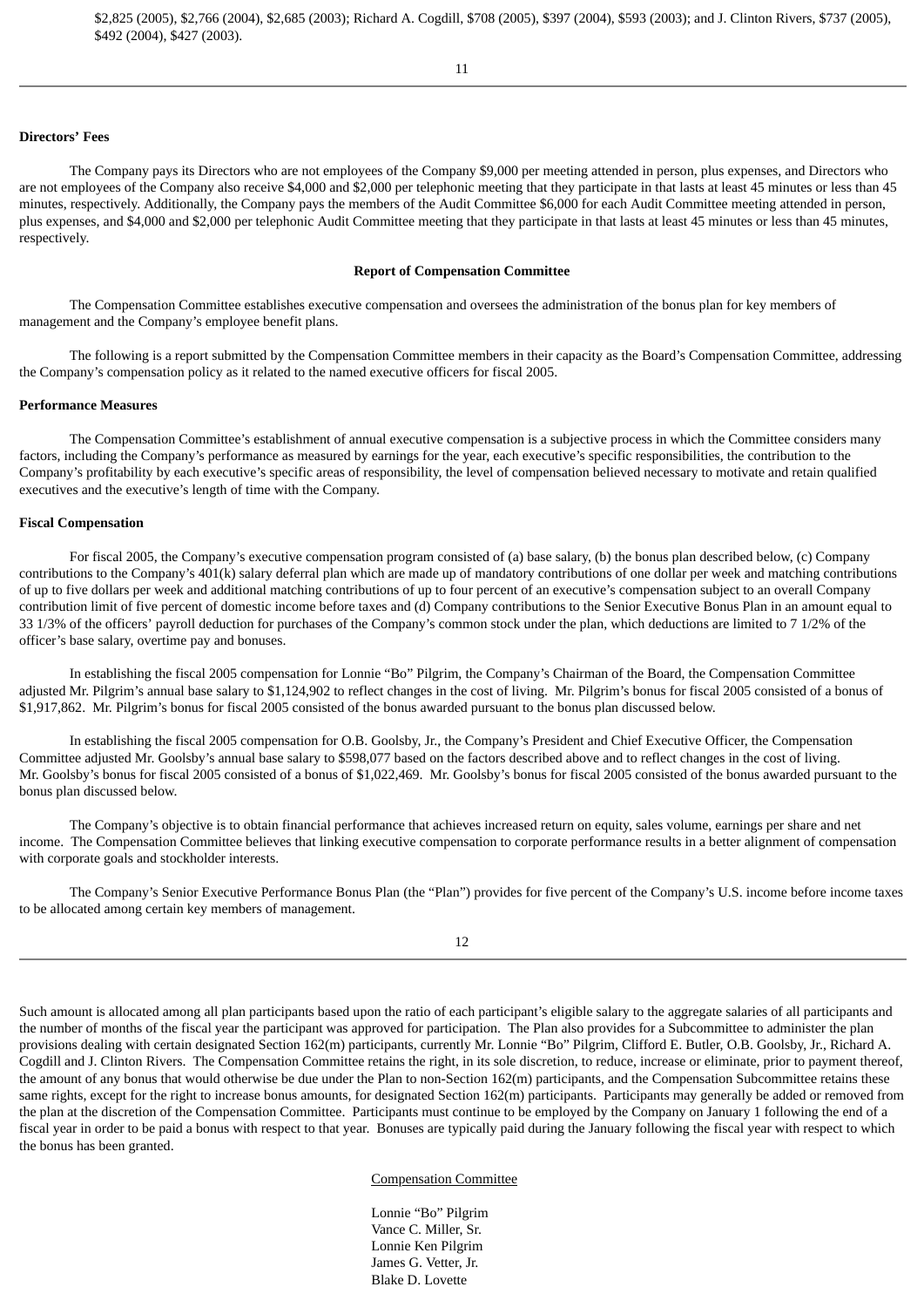#### Compensation Subcommittee

Charles L. Black Vance C. Miller, Sr.

The Report of the Compensation Committee, the Report of the Audit Committee, the Audit Committee Charter, references to the independence of directors, and the Stock Performance Graph are not deemed to be "soliciting material" or "filed " with the Securities and Exchange Commission, are not subject to the liabilities of Section 18 of the Securities Exchange Act of 1934, as amended (the "Exchange Act"), and shall not be deemed incorporated by reference into any of the filings previously made or made in the future by our Company under the Exchange Act or the Securities Act of 1933, as amended (except to the extent our Company specifically incorporates any such information into a document that is filed).

13

#### **COMPANY PERFORMANCE**

The following graphs compare the performance of the Company with that of the Russell 2000 composite index and a peer group of companies with the investment weighted on market capitalization. The total cumulative return on investment (change in the year-end stock price plus reinvested dividends) for each of the periods for the Company, the Russell 2000 composite index and the peer group is based on the stock price or composite index at the end of fiscal 2000.

The first graph covers the period from September 30, 2000 through November 20, 2003, the last date on which the Company's Class A and Class B shares traded on the New York Stock Exchange prior to reclassification into a single new class of shares of common stock. The second graph covers the period from November 21, 2003 through October 1, 2005 and shows the performance of the Company's single class of common stock.

The third graph covers the five fiscal year period ending October 1, 2005 and shows the performance of the Company's Class A and Class B shares after giving effect to the reclassification into the Company's single class of common stock on November 21, 2003 based on a one to one exchange ratio.





\* \$100 invested on 9/30/00 in stock or index including reinvestment of dividends.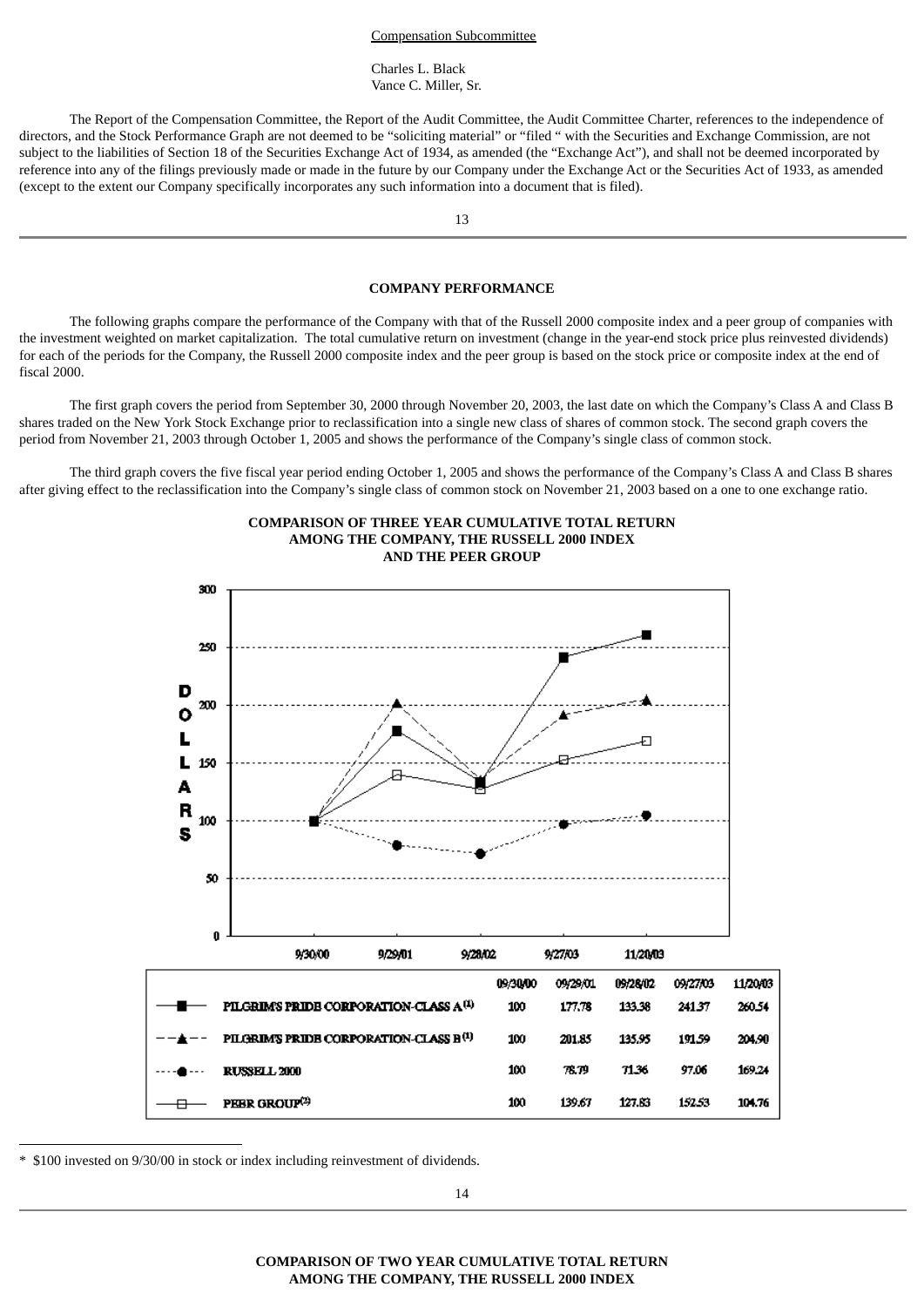**AND THE PEER GROUP**



\* \$100 invested on 11/21/2003 in stock or index including reinvestment of dividends.

15

# **COMPARISON OF FIVE YEAR CUMULATIVE TOTAL RETURN AMONG THE COMPANY, THE RUSSELL 2000 INDEX AND THE PEER GROUP**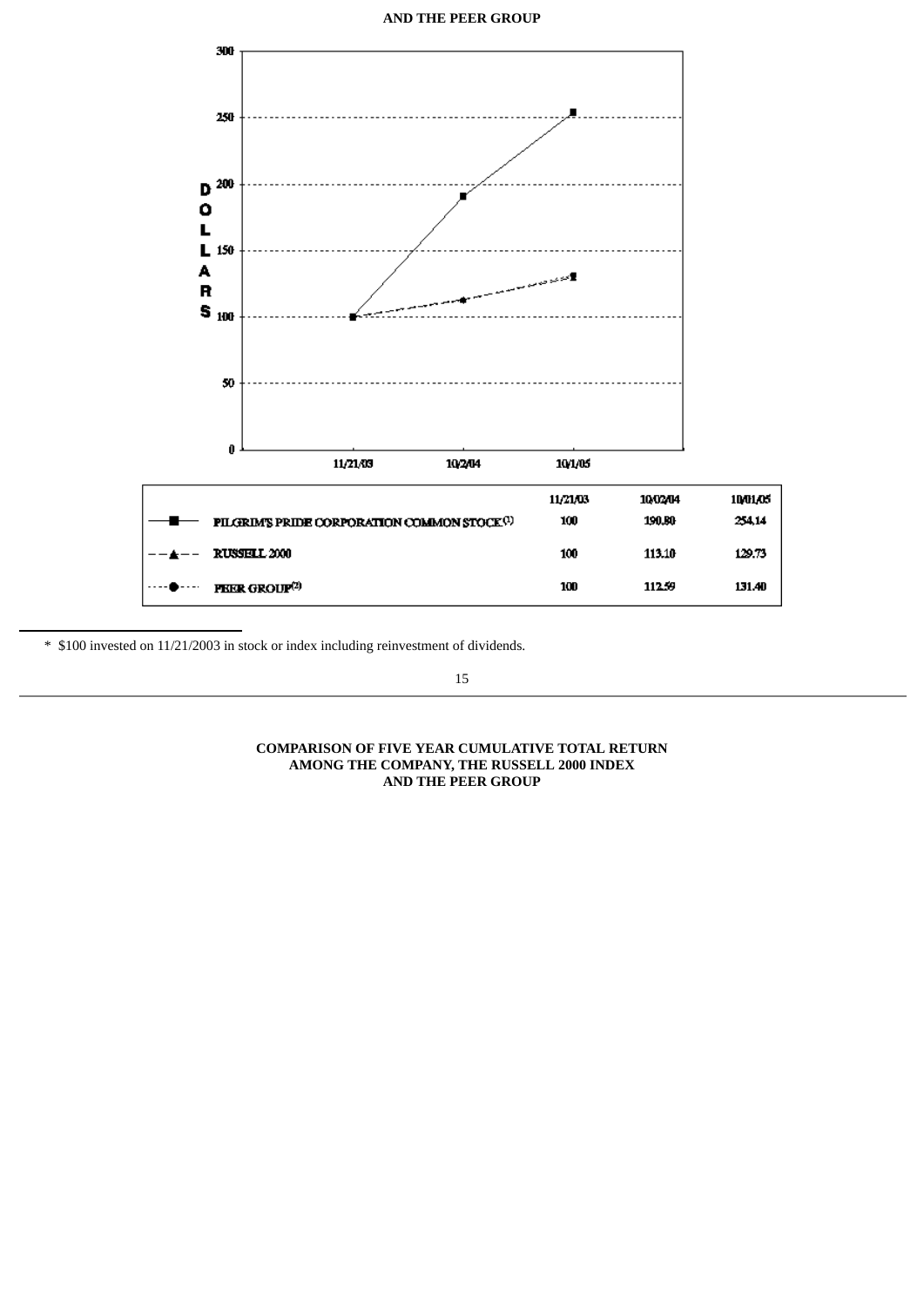

\* \$100 invested on 9/30/00 in stock or index including reinvestment of dividends.

- (1) On November 21, 2003, each share of the Company's then outstanding Class A common stock and Class B common stock was reclassified into one share of new common stock, which is now the only authorized class of the Company's common stock. The Company's common stock is listed on the New York Stock Exchange under the symbol "PPC."
- (2) Companies in the peer group index include Hormel Foods Corporation, Smithfield Foods, Inc., Tyson Foods, Inc., Sanderson Farms, Inc. and Cagle's, Inc.

# 16

# **CERTAIN TRANSACTIONS**

The Company has been and continues to be a party to certain transactions with Lonnie "Bo" Pilgrim, its Chairman, Clifford E. Butler, its Vice Chairman, O.B. Goolsby, its President and Chief Executive Officer, and a law firm affiliated with James G. Vetter, Jr., one of its Directors. These transactions, along with all other transactions between the Company and affiliated persons, require the prior approval of the Audit Committee of the Board of Directors, and the Audit Committee has approved each of these transactions.

The Company has entered into chicken grower contracts involving farms owned by certain of its officers, providing the placement of the Company'sowned flocks on their farms during the grow-out phase of production. These contracts are on terms substantially the same as contracts entered into by the Company with unaffiliated parties and can be terminated by either party upon completion of the grow-out of each flock. The aggregate amounts paid by the Company to its current officers under these grower contacts during fiscal 2005 were as follows: Lonnie "Bo" Pilgrim, \$223,889 and Clifford E. Butler, \$314,186.

The Company also employs Clifford E. Butler's son, Shane Butler, our Vice President Prepared Foods, Mt. Pleasant and Waco, who was paid total compensation of \$247,688 in fiscal 2005. In addition, we employ O.B. Goolsby's daughter, Melissa Goolsby-Cooney, Sales Field Representative, who was paid total compensation of \$38,071 in fiscal 2005, son-in-law Scott Cooney, Director HACCP/Regulatory Compliance, who was paid total compensation of \$79,000 in fiscal 2005 and daughter Tennille Goolsby, Consumer Relations Supervisor, who was paid total compensation of \$31,850 in fiscal 2005, and purchased landscape services from Mr. Goolsby's son, Greg Goolsby, who was paid a total amount of \$5,340 in fiscal 2005.

See "Nominees for Director — Compensation Committee Interlocks and Insider Participation," which is incorporated herein by reference, for a discussion of the Company's transactions with Lonnie "Bo" Pilgrim and James G. Vetter, Jr.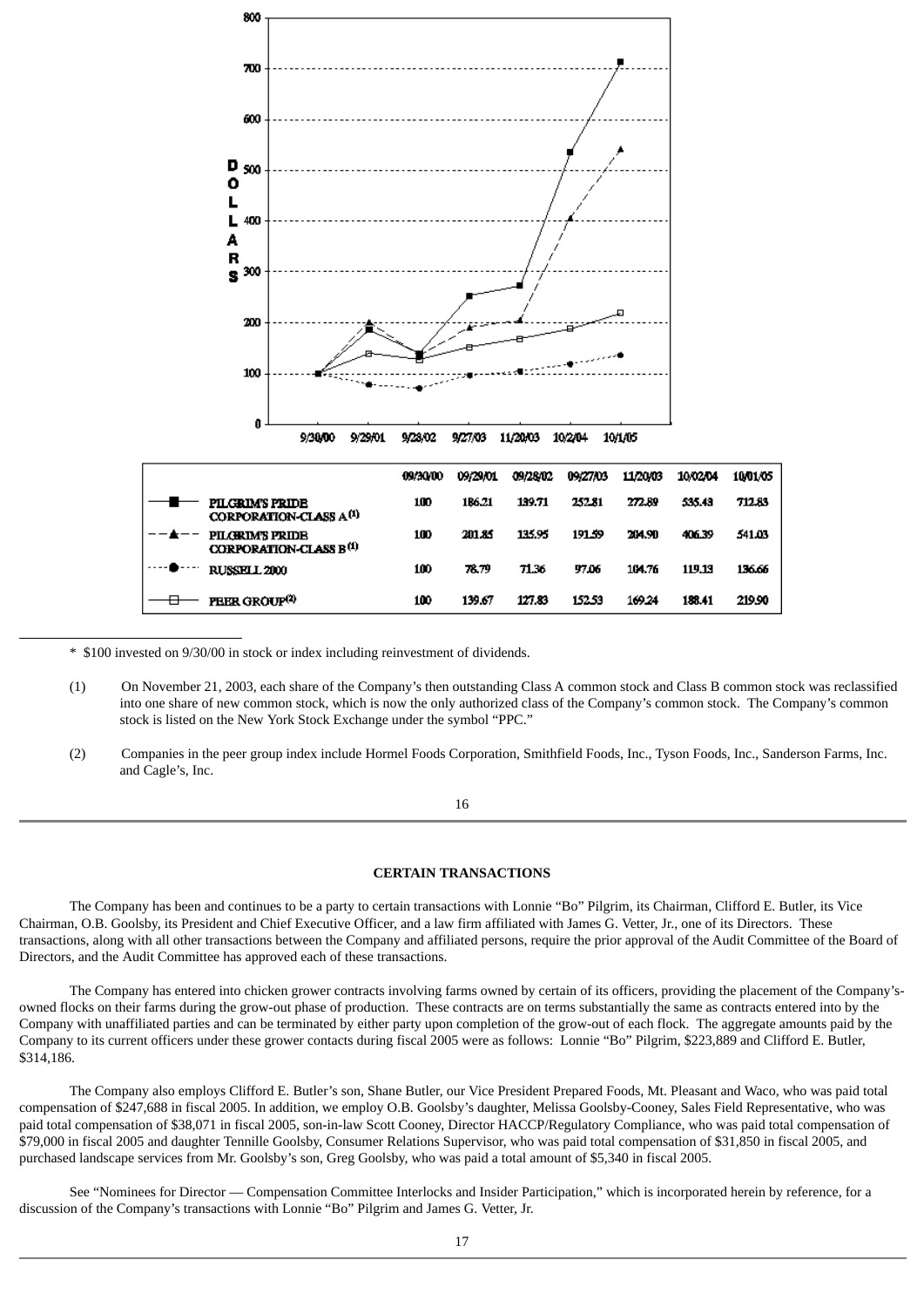#### **SECURITY OWNERSHIP**

The following table sets forth, as of November 28, 2005 (except as otherwise noted), certain information with respect to the beneficial ownership of the Company's common stock by (a) each stockholder beneficially owning more than 5% of the Company's outstanding common stock; (b) each Director and Director nominee of the Company who is a stockholder of the Company; (c) each of the executive officers listed in the executive compensation table who is a stockholder of the Company; and (d) all executive officers and Directors of the Company as a group.

| <b>Name of Beneficial Owner</b>                                 | <b>Amount and</b><br>Nature of<br><b>Beneficial</b><br>Ownership of<br><b>Common Stock</b> | Percent<br>of<br>Outstanding<br><b>Common Stock</b> | Percent<br>of<br><b>Voting Power</b> |  |
|-----------------------------------------------------------------|--------------------------------------------------------------------------------------------|-----------------------------------------------------|--------------------------------------|--|
| Pilgrim Interests, Ltd.(a)                                      |                                                                                            |                                                     |                                      |  |
| 4845 U.S. Highway 271 N.                                        |                                                                                            |                                                     |                                      |  |
| Pittsburg, Texas 75686                                          | 22,118,077                                                                                 | 33.2%                                               | 62.3%                                |  |
| Lonnie "Bo" Pilgrim(a)(b)(c)(d)                                 |                                                                                            |                                                     |                                      |  |
| 4845 U.S. Highway 271 N.                                        |                                                                                            |                                                     |                                      |  |
| Pittsburg, Texas 75686                                          | 25,351,125                                                                                 | 38.1%                                               | 62.3%                                |  |
| Lonnie Ken Pilgrim $(a)(b)(c)(d)(e)$                            |                                                                                            |                                                     |                                      |  |
| 4845 U.S. Highway 271 N.                                        |                                                                                            |                                                     |                                      |  |
| Pittsburg, Texas 75686                                          | 22,851,377                                                                                 | 34.3%                                               | 62.3%                                |  |
| Barclays Global Investors, NA (f)                               |                                                                                            |                                                     |                                      |  |
| 45 Fremont Street                                               |                                                                                            |                                                     |                                      |  |
| San Francisco, California 94105                                 | 6,482,849                                                                                  | 10.8%                                               | 1.1%                                 |  |
| Dimensional Fund Advisors Inc.(g)                               |                                                                                            |                                                     |                                      |  |
| 1299 Ocean Avenue, 11th Floor                                   |                                                                                            |                                                     |                                      |  |
| Santa Monica, California 90401                                  | 2,533,319                                                                                  | 3.8%                                                | 8.7%                                 |  |
| Wellington Management Company LLP(h)                            |                                                                                            |                                                     |                                      |  |
| 75 State Street                                                 |                                                                                            |                                                     |                                      |  |
| Boston, Massachusetts 02109                                     | 1,928,850                                                                                  | 2.9%                                                | 6.6%                                 |  |
| Clifford E. Butler(d)                                           | 116,799                                                                                    | (i)                                                 | (i)                                  |  |
| O.B. Goolsby, Jr.(d)                                            | 29,346                                                                                     | (i)                                                 | (i)                                  |  |
| Richard A. Cogdill(d)                                           | 45,188                                                                                     | (i)                                                 | (i)                                  |  |
| J. Clinton Rivers(d)                                            | 7,227                                                                                      | (i)                                                 | (i)                                  |  |
| Charles L. Black                                                | 500                                                                                        | (i)                                                 | (i)                                  |  |
| Linda Chavez                                                    |                                                                                            |                                                     |                                      |  |
| S. Key Coker                                                    |                                                                                            |                                                     |                                      |  |
| Keith W. Hughes                                                 | 1,000                                                                                      | (i)                                                 | (i)                                  |  |
| <b>Blake D. Lovette</b>                                         |                                                                                            |                                                     |                                      |  |
| Vance C. Miller, Sr.                                            | 2,000                                                                                      | (i)                                                 | (i)                                  |  |
| James G. Vetter, Jr.                                            | 3,425                                                                                      | (i)                                                 | (i)                                  |  |
| Donald L. Wass, Ph.D                                            | 450                                                                                        | (i)                                                 | (i)                                  |  |
| All executive officers and Directors as a group (14 persons)(a) | 26,108,914                                                                                 | 39.2%                                               | 63.0%                                |  |

(a) Pilgrim Interests, Ltd., Lonnie "Bo" Pilgrim and Lonnie Ken Pilgrim own or control 22,118,077 (33.2%), 25,351,125 (38.1%) and 22,851,377 (34.3%) shares of the Company's common stock, which represents 75.6%, 86.7% and 78.1%, respectively, of the voting power of the Company's common stock. However, pursuant to a Voting Agreement, dated as of November 18, 2003, by and between Pilgrim Interests, Ltd., Pilgrim Family Trust I, Pilgrim Family Trust II, PFCP, Ltd., Lonnie Jaggers Pilgrim Minority Trust, Greta Gail Pilgrim Minority Trust, Lonnie A. Pilgrim, Patricia R. Pilgrim, Lonnie K. Pilgrim and Donna G. Pilgrim and the Company, whenever these stockholders directly or indirectly own or control (of record or beneficially) shares of the Company's common stock that would provide for more than 62.25% of the Company's Total Voting Power they will vote their shares in excess of that percentage of the Total Voting Power in the same proportion as the votes cast by all other holders of the Company's common stock. Total Voting Power means the total number of votes that may be cast in the election of directors in respect of the Company's common stock at any meeting of stockholders if all common stock of the Company entitled to vote thereat was represented and voted to the fullest extent possible at such meeting.

# 18

(b) Includes 22,118,077 shares of common stock held of record by Pilgrim Interests, Ltd., a limited partnership formed by Mr. Lonnie "Bo" Pilgrim's family, 68,013 shares of common stock held of record by PFCP, Ltd., another limited partnership formed by Mr. Lonnie "Bo" Pilgrim's family, 90,580 shares of common stock held of record by Pilgrim Family Trust I, an irrevocable trust for the benefit of Lonnie "Bo" Pilgrim's surviving spouse and children, of which Lonnie Ken Pilgrim, an officer and Director of the Company and the son of Lonnie "Bo" Pilgrim, and Patty R. Pilgrim, Lonnie "Bo" Pilgrim's wife, are co-trustees, and 90,579 shares of common stock held of record by Pilgrim Family Trust II, an irrevocable trust for the benefit of Lonnie "Bo" Pilgrim and his children, of which Lonnie "Bo" Pilgrim and Lonnie Ken Pilgrim are co-trustees. Pilgrim Interests, Ltd. is a limited partnership formed by Mr. Pilgrim's family of which the managing general partner is the Lonnie A. Pilgrim 1998 Revocable Trust and the other general partner is Lonnie Ken Pilgrim and the limited partners are Lonnie "Bo" Pilgrim, The Lonnie A. "Bo" Pilgrim Endowment Fund, The Lonnie Ken Pilgrim Issue Trust, The Greta Pilgrim Owens Issue Trust and The Pat Pilgrim Issue Trust. PFCP, Ltd. is a limited partnership formed by Mr. Pilgrim's family of which the managing general partner is the Lonnie A. Pilgrim 1998 Revocable Trust and the other general partner is Lonnie Ken Pilgrim, the class A limited partners are Lonnie "Bo" Pilgrim and Patty R. Pilgrim and the class B limited partners are Lonnie "Bo" Pilgrim, Patty R. Pilgrim and Lonnie Ken Pilgrim. The agreement establishing the Lonnie A. Pilgrim 1998 Revocable Trust provides that Lonnie "Bo" Pilgrim is the sole trustee during his life and, after his death, the trustee shall be a board of trustees currently comprised of Patty R. Pilgrim and Lonnie Ken Pilgrim and S. Key Coker, Charles Black and Donald Wass, all directors of the Company. The agreement establishing the Lonnie A. Pilgrim 1998 Revocable Trust provides that Lonnie "Bo" Pilgrim as the sole trustee shall have sole voting and dispositive power over the shares of common stock and, after his death, most voting matters require a majority vote of the board of trustees except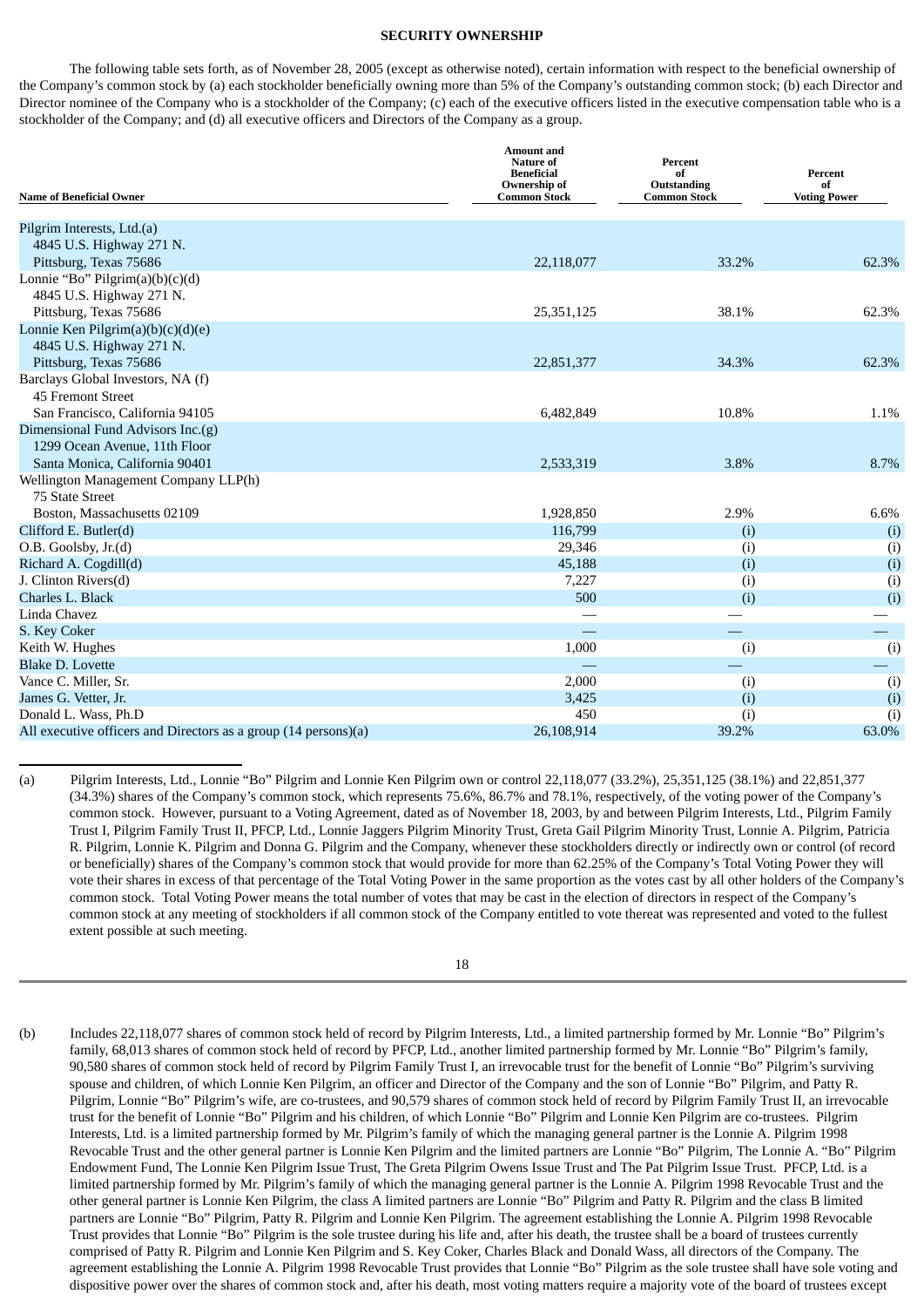the direct or indirect sale of the shares of common stock requires a unanimous vote of the board of trustees. Additionally, Pilgrim Interests, Ltd. and PFCP, Ltd. have entered into a Voting Agreement, which may be terminated at any time by the unanimous action of Lonnie "Bo" Pilgrim, acting in his individual capacity and as trustee of the Lonnie A. Pilgrim 1998 Revocable Trust (acting as managing general partner of Pilgrim Interests, Ltd. and PFCP, Ltd.), Patty R. Pilgrim and Lonnie Ken Pilgrim which provides that Lonnie Ken Pilgrim, Greta Pilgrim Owens, the daughter of Lonnie "Bo" Pilgrim, S. Key Coker, Charles L. Black and Donald L. Wass (the "Voting Representatives") shall have the sole power to vote the shares of common stock owned by Pilgrim Interests, Ltd. and PFCP, Ltd. All voting decisions require a majority of the Voting Representatives except that (i) the sale of substantially all of the assets of the Company, (ii) the sale or liquidation of the Company, or (iii) the merger of the Company requires a unanimous vote of the Voting Representatives. All other decisions regarding common stock held by Pilgrim Interests, Ltd. and PFCP, Ltd. will be made by the Lonnie A. Pilgrim 1998 Revocable Trust. Each of Lonnie "Bo" Pilgrim and Lonnie Ken Pilgrim disclaim beneficial ownership of the Company's common stock held, except to the extent of their actual pecuniary interest therein.

- (c) Includes 22,118,077 shares of common stock held of record by Pilgrim Interests, Ltd., a partnership formed by Mr. Pilgrim's family of which Lonnie A. Pilgrim and Lonnie Ken Pilgrim are managing partners. Also includes 90,580 shares of common stock held of record by Pilgrim Family Trust I, an irrevocable trust dated June 16, 1987, for the benefit of Lonnie "Bo" Pilgrim's surviving spouse and children, of which Lonnie Ken Pilgrim and Patty R. Pilgrim, Lonnie "Bo" Pilgrim's wife, are co-trustees, and 90,579 shares of common stock held of record by Pilgrim Family Trust II, an irrevocable trust dated December 23, 1987, for the benefit of Lonnie "Bo" Pilgrim and his children, of which Lonnie "Bo" Pilgrim and Lonnie Ken Pilgrim are co-trustees. Each of Lonnie A. Pilgrim and Lonnie Ken Pilgrim disclaim beneficial ownership of the Company's common stock held by Pilgrim Interests, Ltd., except to the extent of their respective pecuniary interest therein.
- (d) Includes shares held in trust by the Company's 401(k) Salary Deferral Plan.
- (e) Includes 13,697 shares of common stock held by his wife. Also includes 53,510 shares of common stock held in two irrevocable trusts dated December 15, 1994 and October 31, 1989, of which Lonnie Ken Pilgrim is a co-trustee for the benefit of his children. Lonnie Ken Pilgrim disclaims any beneficial interest in the foregoing shares.
- (f) Based on information provided to the Company as of May 10, 2005, from Barclays Global Investors, NA ("Barclays"). Barclays and its affiliated entities have the sole power to direct the vote of 6,482,849 shares.
- (g) Based on information provided to the Company as of February 6, 2004, from Dimensional Fund Advisors Inc. ("Dimensional"). Dimensional, an investment advisor registered under Section 203 of the Investment Advisors Act of 1940, furnishes investment advice to four investment companies registered under the Investment Company Act of 1940, and serves as investment manager to certain other commingled group trusts and separate accounts. These investment companies, trusts and accounts are the "Funds." In its role as investment advisor or manager, Dimensional possesses voting and/or investment power over the shares of the Company's common stock that are owned by the Funds. All such shares are owned by the Funds. Dimensional disclaims beneficial ownership of such shares.
- (h) Based on information provided to the Company as of February 12, 2004, from Wellington Management Company, LLP ("Wellington"). Wellington is an investment advisor registered under Section 203 of the Investment Advisors Act of 1940. In its role as investment advisor, Wellington possesses voting and/or investment power over the shares of the Company's common stock that are owned by its clients.
- (i) Less than 1%.

19

# **Section 16(a) Beneficial Ownership Reporting Compliance**

Section 16(a) of the Exchange Act requires the Company's officers and Directors, and persons who own more than ten percent of the Company's common stock, to file reports of ownership and changes in ownership with the SEC and the New York Stock Exchange. Officers, Directors and greater than ten-percent stockholders are required by SEC regulations to furnish the Company with copies of all Section 16(a) forms they file. Based on its review of the copies of such forms received by it, the Company believes that all filing requirements applicable to its officers, Directors and greater than ten-percent stockholders for fiscal 2005 were complied with.

20

# **ITEM 2. SHAREHOLDER PROPOSAL**

#### **The Board of Directors recommends that the shareholders vote AGAINST the following Shareholder Proposal offered by PETA**.

"The Company has been notified by the People for the Ethical Treatment of Animals (PETA), 501 Front Street, Norfolk, VA 23510, the beneficial owner of 260 shares of the Company's common stock, that it intends to propose the following resolution at the annual meeting:

Supporting Statement

Chickens and turkeys raised for Pilgrim's Pride are violently abused during gathering and shackling and are forced to endure gruesome, painful deaths by archaic slaughter and stunning methods that often include scalding birds to death or slitting their throats while they are conscious, as other terrified birds look on and struggle to free themselves from their shackles. A recent incident at one of our plants in West Virginia where workers were documented tearing the heads off live birds, spitting tobacco in their eyes, stomping on them, and spray-painting their faces is indicative of the type of unnecessary violence that our company is responsible for.

This is a stark contrast to our company's public claim that it will "strictly maintain a program of animal welfare…to eliminate unnecessary harm and suffering for animals." While our company did punish the employees who were caught sadistically torturing birds in West Virginia-after millions of Americans learned of the abuse-it has not taken the steps required to ensure that the principles espoused in its own Animal Welfare Policy are actually followed.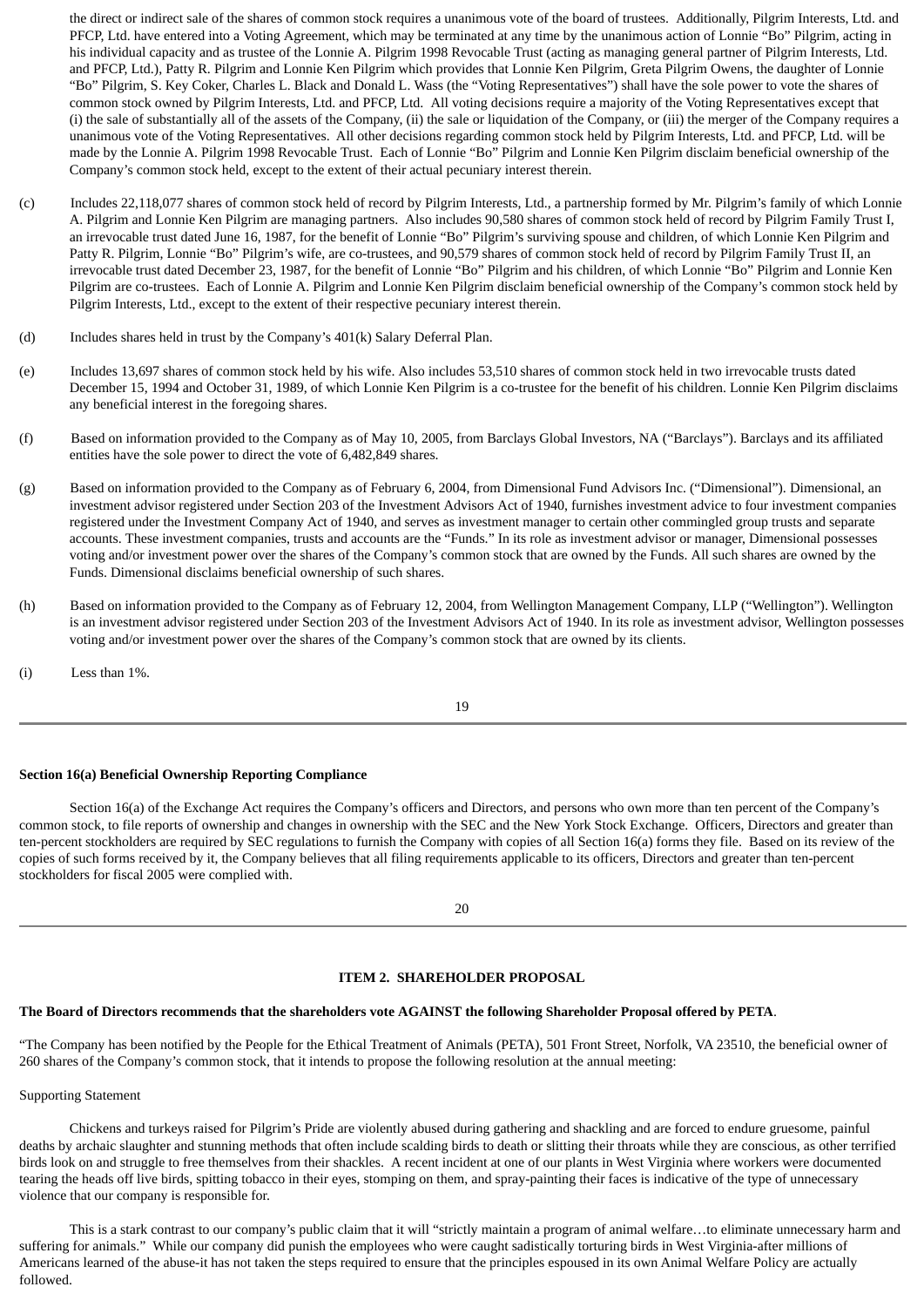The cruelty documented in West Virginia stunned the public, tarnished our company's image, and adversely affected the value of our stock. Other companies are starting to explore a new slaughter technology known as controlled-atmosphere killing (CAK), which drastically reduces the amount of suffering birds endure, since it eliminates live dumping, live shackling, electrical stunning, and the possibility that animals will still be conscious when their throats are slit or they are scalded for feather removal. The CAK system also eliminates worker contact with live birds, thus eliminating any possibility of worker cruelty to animals.

CAK involves removing oxygen from the birds' environment and slowly replacing it with an inert gas, such as argon or nitrogen (which make up about 80 percent of the air we're breathing now), putting the birds to sleep quickly and painlessly. CAK, which is currently being used by some of McDonald's suppliers in the United Kingdom, is a U.S. Department of Agriculture-approved method of slaughter, and it has been described by animal welfare experts as "the most stress-free, humane method of killing poultry ever developed." The technology also has positive worker, food-safety, and carcass-quality benefits, including increased meat yield and longer shelf life. It has even been shown that the money saved by switching to a CAK system would recoup the initial investment within a few years.

**Resolved:** Shareholders request that the board of directors issue a report to shareholders by July 2006, prepared at reasonable cost and omitting proprietary information, on the feasibility of Pilgrim's Pride requiring its chicken and turkey suppliers to phase in controlled-atmosphere killing within a reasonable timeframe, with a focus on the animal welfare and economic benefits that this technology could bring to our company."

#### **Board Recommendation:**

Pilgrim's Pride has a long-standing commitment to the humane treatment of animals. The Company complies with all government regulations pertaining to the humane treatment of animals and maintains a program of animal welfare that is designed to eliminate unnecessary harm and suffering for animals in the day-to-day operation of our production processes. The Company also supports and has implemented the guidelines for animal welfare issued by the National Chicken Council and National Turkey Federation with

21

the intent to promote the humane treatment and well-being of poultry through the production process. Employees who violate the Company's animal welfare policy and associated procedures are subject to disciplinary action, up to and including termination of employment. Although the Company was appalled and outraged by the behavior of the referenced West Virginia workers, whose employment was subsequently terminated by the Company, the Company is also appalled by the behavior of the PETA investigator employed at the West Virginia facility. If the PETA investigator had reported the incidents to plant management or the employee hotline, as he had been instructed during the Company's animal welfare training he received, corrective and disciplinary actions would have been taken months earlier and chickens would have been spared from suffering the abuses.

Regardless of the motives of PETA and its investigator, the Company continually reviews and assesses its business processes, not only to improve the quality of its products and enhance shareholder value, but also to improve animal welfare. As part of these efforts, the Company has evaluated, and continues to evaluate, CAK. These evaluations consider a number of factors, including: animal welfare; scientific research and studies; production methods used commercially both in the U.S. and internationally; food safety and product quality; the safety of humans involved in the slaughter process; technical difficulties in operating equipment and procedures; environmental factors and expected costs. The research on CAK is incomplete and inconclusive as to whether it is a better and more humane method than conventional methods.

The Company's commitment, leadership and results with respect to animal welfare matters are well established, and recognized, within the industry. The Company works hard to be a good corporate citizen and believes in good animal handling practices. Its policies are designed to help to achieve the humane treatment of animals, not only because it is the right thing to do, but because it also helps assure high quality, healthful products for consumers. The Company believes that the proposed animal welfare report is unnecessary and would not result in any additional benefit to shareholders. The proposed report would be costly and time-intensive, and is duplicative of existing policies, initiatives and efforts.

# **Accordingly, the Board of Directors recommends that the shareholders vote AGAINST this Shareholder Proposal.**

22

# **ITEM 3. RATIFICATION OF THE APPOINTMENT OF INDEPENDENT REGISTERED PUBLIC ACCOUNTING FIRM**

The Board of Directors recommends the ratification of the appointment of Ernst & Young LLP as the Company's independent registered public accounting firm for the 2006 fiscal year. This independent registered public accounting firm has audited the Company pursuant to annual appointment since 1969 except for 1982 and 1983.

Representatives of Ernst & Young LLP are expected to be present at the Meeting and to be available to respond to appropriate questions. They will be given the opportunity to make a statement if they wish to do so.

The Board of Directors recommends a vote FOR the ratification of the appointment of Ernst & Young LLP as the Company's independent **registered public accounting firm for fiscal year 2006.**

#### **Financial Statements Available**

Financial statements for the Company are included in the Annual Report to Stockholders for the fiscal year 2005. Additional copies of these statements, as well as financial statements for prior years and the Annual Report to the Securities and Exchange Commission on Form 10-K, may be obtained upon written request without charge from the Secretary of the Company, 4845 U.S. Highway 271 N., Pittsburg, Texas 75686. Financial statements are also on file with the Securities and Exchange Commission, Washington, D.C. 20549, and the New York Stock Exchange.

# **OTHER BUSINESS**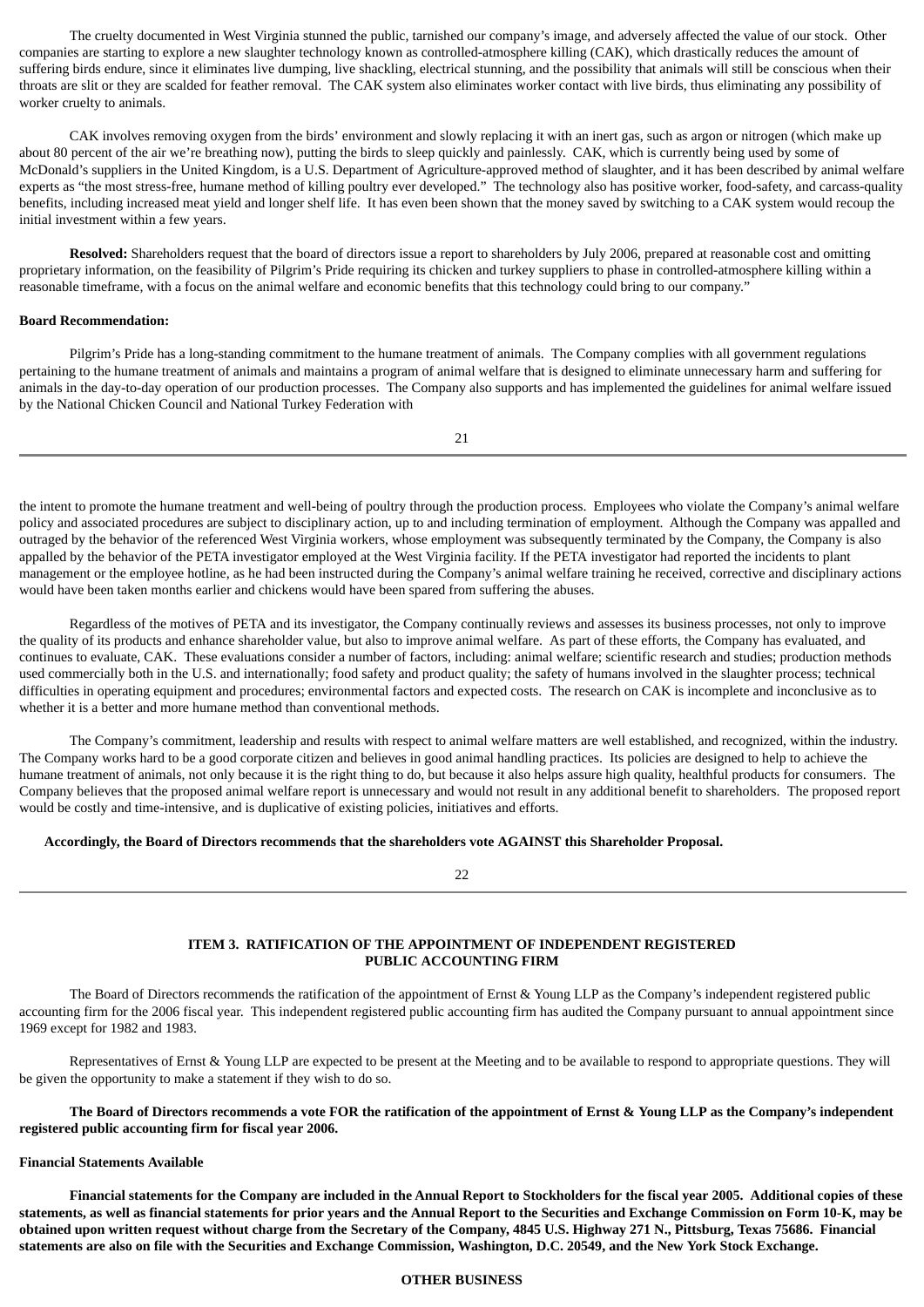The Board of Directors is not aware of, and it is not anticipated that there will be presented to the Meeting, any business other than the election of the Directors, the shareholder proposal and the proposal to ratify the appointment of Ernst & Young LLP as the Company's independent registered public accounting firm described above. If other matters properly come before the Meeting, the persons named on the accompanying proxy card will vote the returned proxies as the Board of Directors recommends.

Please date, sign and return the proxy at your earliest convenience. A prompt return of your proxy will be appreciated as it will save the expense of further mailings.

By order of the Board of Directors,

Kuhal A. Coghill

RICHARD A. COGDILL Pittsburg, Texas *Chief Financial Officer,* December 29, 2005 *Secretary and Treasurer*

23

#### **Annex A**

#### **Voting Provisions**

**General.** On November 20, 2003, the stockholders of Pilgrim's Pride Corporation (the "Company" or the "Corporation") approved an amendment (the "Amendment") to the Company's Certificate of Incorporation which reclassified each share of the Company's Class A common stock and each share of the Company's Class B common stock into one share of new common stock, par value \$.01 per share (the "Common Stock"). The Company filed a Certificate of Amendment to its Certificate of Incorporation with the Secretary of State of Delaware affecting the Amendment on November 21, 2003, and the reclassification contemplated thereby (the "Reclassification") became effective on such date. Set forth below is a summary of the voting provisions of the Common Stock.

**Record Stockholders.** In general, shares registered in the name of any person that are represented by certificates dated on or prior to November 21, 2003, the date of the Reclassification, are presumed to have 20 votes per share, and all other shares are presumed to have one vote per share. However, the Company's Certificate of Incorporation (the relevant provisions of which are reproduced below) sets forth a list of circumstances in which the foregoing presumption may be refuted. If you believe that the voting information set forth on your proxy card is incorrect or a presumption made with respect to your shares should not apply, please send a letter to the Secretary of the Company, at 4845 U.S. Highway 271 N., Pittsburg, Texas 75686, briefly describing the reasons for your belief. Merely marking the proxy card will not be sufficient notification to the Company that you believe the voting information thereon is incorrect.

**Beneficial Stockholders.** All shares held in "street" or "nominee" name or by a broker, clearing agency, voting trustee, bank, trust company or other nominee (including shares so held at the time of the Reclassification) are presumed to have one vote per share. The Company's Certificate of Incorporation sets forth a list of circumstances in which the presumption may be refuted by the person who has held since the Reclassification all of the attributes of beneficial ownership referred to in Section (2)(b) reproduced below. If you believe some or all of your shares are entitled to 20 votes, you may follow one of two procedures. First, you may write a letter to the Secretary of the Company, at 4845 U.S. Highway 271 N., Pittsburg, Texas 75686, describing the reasons for your belief. The letter should contain your name, the name of the brokerage firm, bank or other nominee holding your shares, your account number with such nominee and the number of shares you have beneficially owned continuously since the Reclassification. Alternatively, you may ask your broker, bank or other nominee to write a letter to the Secretary of the Company on your behalf stating your account number and indicating the number of shares that you have beneficially owned continuously since the Reclassification. In either case, your letter should indicate how you wish to have your shares voted.

**Other.** The Company will consider all letters received prior to the date of the Annual Meeting and, when a return address is provided in the letter, will advise the party furnishing such letter of its decision, although in many cases the Company will not have time to inform an owner or nominee of its decision prior to the time the shares are voted. The Company may also require additional information before a determination will be made. If you have any questions about the Company's voting procedures, please call the Company at (903) 434-1000.

A-1

# **Excerpts from the Company's Certificate of Incorporation**

Paragraphs 1, 2 and 3 of Section II.A. of Article Fourth of the Company's Certificate of Incorporation provide as follows:

# A. Common Stock

# (1) Reclassification of Existing Class A and Class B Common Stock.

(a) Upon the filing of this Certificate of Amendment of Certificate of Incorporation, each share of Class A Common Stock, par value \$.01 per share, of the Corporation either issued and outstanding or held by the Corporation as treasury stock, shall be and is automatically reclassified and changed (without any further act) into one share of Common Stock (such reclassification being the "Class A Reclassification").

Upon the filing of this Certificate of Amendment of Certificate of Incorporation, each share of Class B Common Stock, par value \$.01 per share, of the Corporation either issued and outstanding or held by the Corporation as treasury stock, shall be and is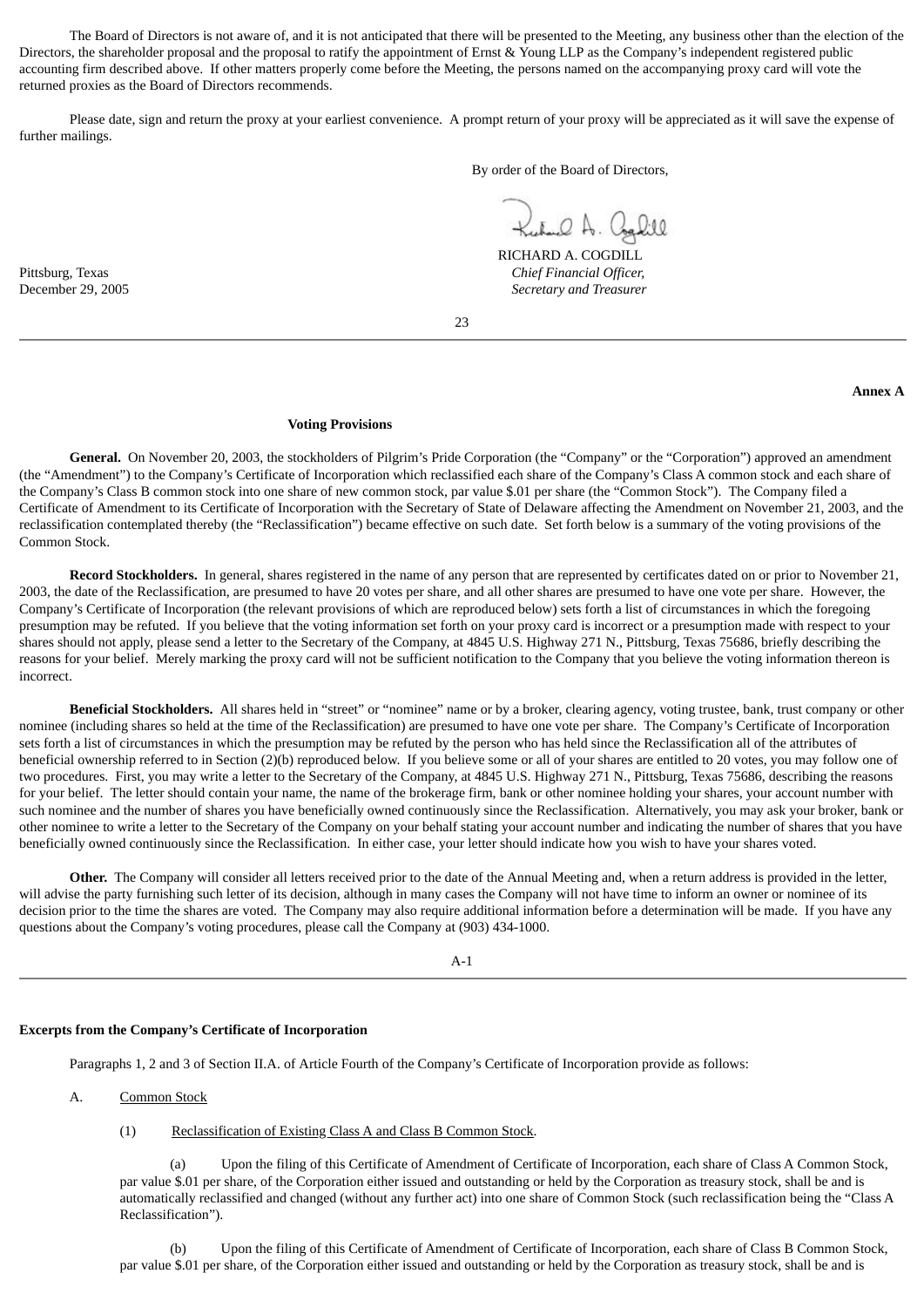automatically reclassified and changed (without any further act) into one share of Common Stock (such reclassification being the "Class B Reclassification").

#### (2) Voting Rights of the Common Stock.

(a) The holders of record of Common Stock shall be entitled to one vote per share for all purposes, except that a holder of record of a share of Common Stock shall be entitled to twenty votes per share on each matter submitted to a vote by the stockholders at a meeting of stockholders for each such share held of record by such holder on the record date for such meeting if, with respect to such share:

(i) each and every beneficial owner of such share was the beneficial owner thereof at the effective time of the Class A Reclassification or the Class B Reclassification; and

(ii) there has been no change in the beneficial ownership of the share at any time after the filing of this Certificate of Amendment of Certificate of Incorporation.

(b) A change in beneficial ownership of an outstanding share of Common Stock shall be deemed to have occurred whenever a change occurs in any person or group of persons who, directly or indirectly, through any contract, arrangement, understanding, relationship or otherwise has or shares (i) voting power, which includes the power to vote or to direct the voting of such share of Common Stock, (ii) investment power, which includes the power to direct the sale or other disposition of such share of Common Stock, (iii) the right to receive or retain the proceeds of any sale or other disposition of such share of Common Stock, or (iv) the right to receive any distributions, including cash dividends, in respect of such share of Common Stock.

(A) In the absence of proof to the contrary provided in accordance with the procedures referred to in subparagraph (d) of this paragraph (2), a change in the beneficial ownership shall be deemed to have occurred whenever a share of Common Stock is transferred of record into the name of any other person.

(B) The beneficial owner of an outstanding share of Common Stock held of record on a record date for determining the holders entitled to vote on any matter submitted to a vote by the shareholders (a "Record Date") in "street" or

 $A-2$ 

"nominee" name or by a broker, clearing agency, voting trustee, bank, trust company or other nominee (including any share so held on at the time of filing of this Certificate of Amendment of Certificate of Incorporation) shall be presumed to have acquired the beneficial ownership of such share subsequent to the filing of this Certificate of Amendment of Certificate of Incorporation. Such presumption shall be rebuttable by showing that beneficial ownership of such share with respect to each and every beneficial owner thereof complies with subparagraph (a) of this paragraph (2).

(C) In the case of a share of Common Stock held of record in the name of any person as a trustee, agent, guardian or custodian under the Uniform Transfers to Minors Act in effect in any state, a change in the beneficial ownership shall be deemed to have occurred whenever there is a change in the beneficiary of such trust, the principal of such agent, the ward of such guardian or the minor for whom such custodian is acting or in such trustee, agent, guardian or custodian.

(c) Notwithstanding anything in this paragraph (2) to the contrary, no change in beneficial ownership shall be deemed to have occurred for purposes of clause (i) and (ii) of subparagraph (a) of this paragraph (2) solely as a result of:

(i) any event that occurred prior to the filing of this Certificate of Amendment of Certificate of Incorporation pursuant to the terms of any contract (other than a contract for the purchase and sale of shares of Common Stock contemplating prompt settlement), including contracts providing for options, rights of first refusal and similar arrangements in existence at the time of such filing to which any holder of shares of Common Stock is a party;

(ii) any transfer of any interest in a share of Common Stock pursuant to a bequest or inheritance by operation of law upon the death of any individual, or by any other transfer to or primarily for the benefit of family member(s) of the transferor or any trust, partnership or other entity primarily for the benefit of one or more of such family member(s), or pursuant to an appointment of a successor trustee, general partner or similar fiduciary or the grant of a proxy or other voting rights to one or more individuals with respect to any such trust, partnership or other entity, including a gift;

(iii) any change in the beneficiary of any trust or any distribution of a share of Common Stock from trust, by reason of the birth, death, marriage or divorce of any natural person, the adoption of any natural person prior to age 18 or the passage of a given period of time or the attainment by any natural person of a specific age, or the creation or termination of any guardianship or custodial arrangement;

(iv) any transfer of any interest in a share of Common Stock from one spouse to another by reason of separation or divorce or under or pursuant to community property laws or other similar laws of any jurisdiction;

(v) any appointment of a successor trustee, agent, guardian, custodian or similar fiduciary with respect to a share of Common Stock if neither such successor has nor its predecessor had the power to vote or to dispose of such share of Common Stock without further instructions from others;

(vi) any change in the person to whom dividends or other distributions in respect of a share of Common Stock are to be paid pursuant to the issuance or modification of a revocable dividend payment order;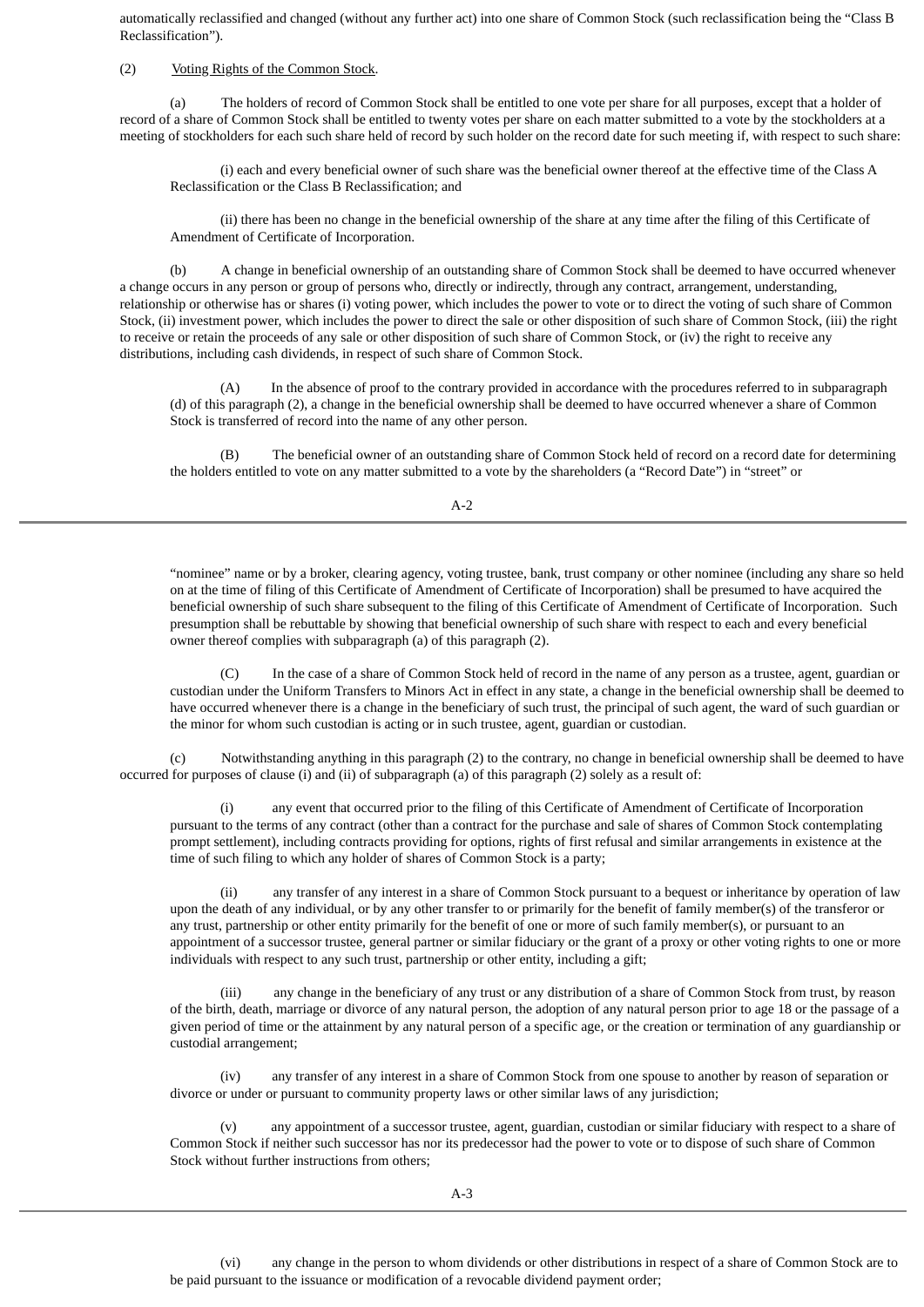(vii) any transfer of the beneficial ownership of a share of Common Stock from one employee benefit plan of the Corporation to another employee benefit plan of the Corporation;

(viii) the grant by any person of the right to vote any shares of which such person is the beneficial owner, provided the agreement, arrangement or understanding to vote such shares arises solely from a revocable proxy or consent given in response to a proxy or consent solicitation made to 10 or more persons; or

(ix) any event occurring under the Share Voting Agreement, dated as of June 7, 2003, among Lonnie "Bo" Pilgrim, Lonnie Ken Pilgrim and certain affiliated entities and ConAgra Foods, Inc. or any voting agreement to which any such persons or entities are parties entered into in connection with the New York Stock Exchange's consent to the Class A Reclassification and Class B Reclassification.

As used in paragraph 2(c)(ii) above, "family member" of a transferor means the transferor's spouse, ancestors, lineal descendants, siblings and their descendants, aunts and uncles, mother-in-law, father-in-law, sons-in-law, daughters-in-law, brothers-in-law, sisters-in-law and first cousins; and a legally adopted child of an individual shall be treated as a child of such individual by blood.

(d) For purposes of this paragraph (2), all determinations concerning changes in beneficial ownership, or the absence of any such change, shall be made by the Corporation or, at any time when a transfer agent is acting with respect to the share of Common Stock, by such transfer agent on the Corporation's behalf. Written procedures designed to facilitate such determinations shall be established by the Corporation and refined from time to time. Such procedures shall provide, among other things, the manner of proof of facts that will be accepted and the frequency with which such proof may be required to be renewed. The Corporation and any transfer agent shall be entitled to rely on all information concerning beneficial ownership of the shares of Common Stock coming to their attention from any source and in any manner reasonably deemed by them to be reliable, but neither the Corporation nor any transfer agent shall be charged with any other knowledge concerning the beneficial ownership of the shares of Common Stock.

(e) A beneficial owner of any share of Common Stock acquired as a direct result of a stock split, stock dividend, reclassification, rights offering or other distribution of shares or rights by the Corporation with respect to existing shares ("dividend shares") will be deemed to have been the continuous beneficial owner of such share from the date on which the original shares, with respect to which the dividend shares were issued, were acquired.

(f) The number of authorized shares of Common Stock may be increased or decreased (but not below the number of shares thereof then outstanding) by the affirmative vote of the holders of a majority of the voting power of the Common Stock.

(g) No holder of Common Stock shall be entitled to preemptive or subscription rights.

(3) Identical Rights. Each share of Common Stock, whether at any particular time the holder thereof is entitled to exercise twenty votes or one, shall be identical to all other shares of Common Stock in all respects, and together the shares of Common Stock shall constitute a single class of shares of the Corporation.

A-4

**Annex B**

**Audit Committee Charter**

# **Charter of the**

### **Audit Committee of**

#### **the Board of Directors of**

### **Pilgrim's Pride Corporation**

### **Adopted as of November 30, 2005**

### **Purpose**

The primary purposes of the committee are to oversee on behalf of the board of directors:

- the company's accounting and financial reporting processes and the integrity of its financial statements;
- the audits of the company's financial statements and the appointment, compensation, qualifications, independence and performance of the company's independent auditors;
- the company's compliance with legal and regulatory requirements; and
- the performance of the company's internal audit function and internal control over financial reporting.

The committee also has the purpose of preparing the audit committee report that SEC rules require the company to include in its annual proxy statement.

The committee's function is one of oversight only and does not relieve management of its responsibilities for preparing financial statements that accurately and fairly present the company's financial results and condition, nor the independent auditors of their responsibilities relating to the audit or review of financial statements.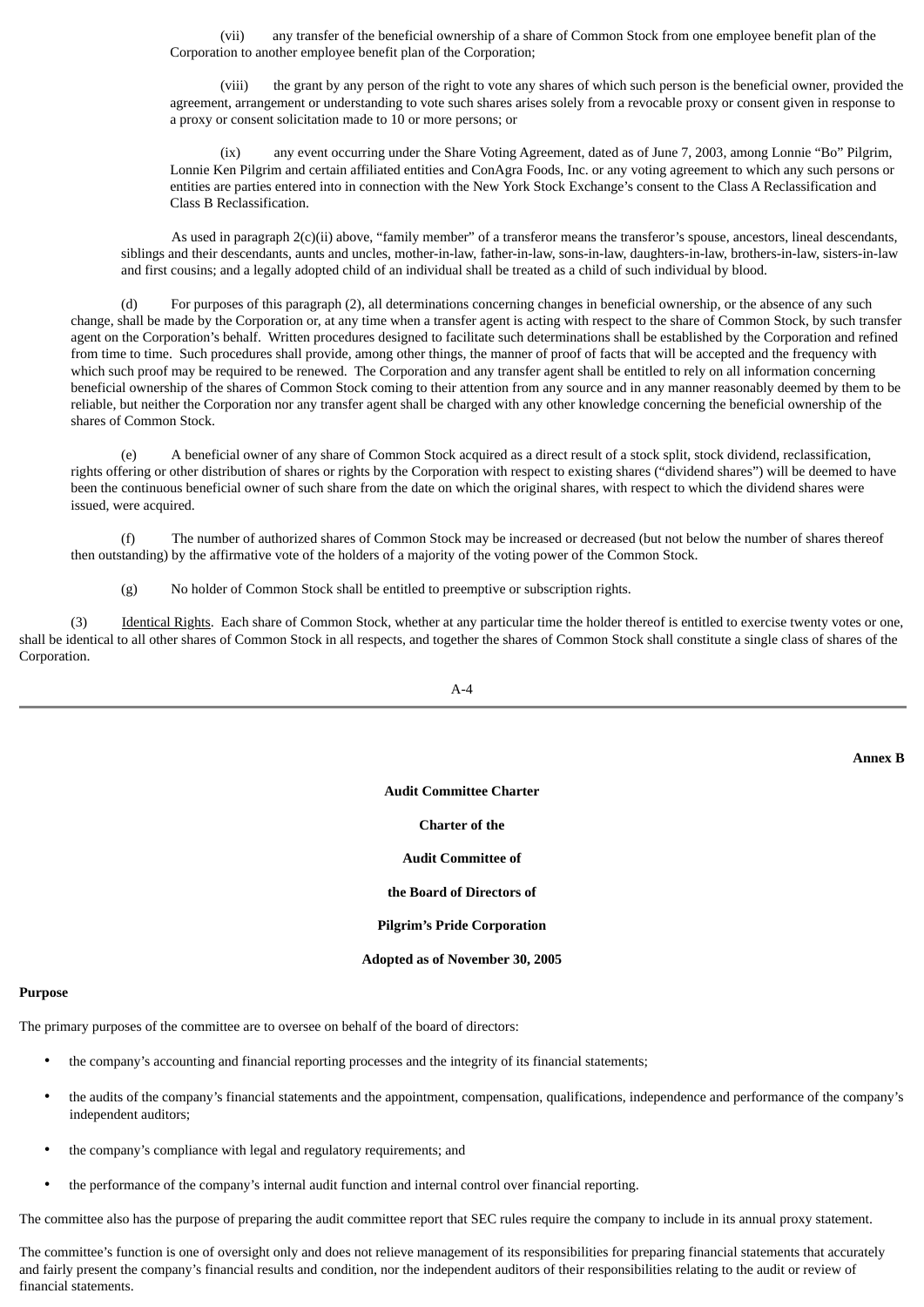# **Organization**

*Number of members.* The committee must consist of at least three directors. The board may designate a committee member as the chairperson of the committee, or if the board does not do so, the committee members will appoint a committee member as chairperson by a majority vote of the authorized number of committee members.

*Independence*. All committee members must have been determined by the board to be independent, as defined and to the extent required in the applicable SEC rules and NYSE listing standards, as they may be amended from time to time (the "listing standards"), for purposes of audit committee membership.

*Financial literacy*. Each committee member must be financially literate upon appointment to the committee, as determined by the board in accordance with the listing standards. At all times there must be at least one committee member who, as determined by the board, meets the accounting or related financial management expertise requirement of the listing standards. In addition, the committee must annually evaluate, and report to the company on a timely basis to enable the company to disclose under applicable SEC rules, whether or

B-1

not at least one committee member is an audit committee financial expert as defined in the SEC rules.

*Appointment*. Subject to any requirements of the listing standards, the board may appoint and remove committee members in accordance with the company's bylaws. Committee members will serve for such terms as the board may fix, and in any case at the board's will, whether or not a specific term is fixed.

*Service on other audit committees*. The company does not limit the number of public company audit committees on which a committee member serves, but if a member does serve on more than two other public company audit committees, the board must have determined that this simultaneous service would not impair the member's ability to serve on the company's audit committee, and the company must disclose this determination in its proxy statement for its annual meeting.

# **Independent auditors and their services**

*Overall authority*. The committee has the sole authority and direct responsibility for the appointment, compensation, retention, termination, evaluation and oversight of the work of the independent auditors engaged by the company for the purpose of preparing or issuing an audit report or related work or performing other audit, review or attest services for the company. The independent auditors report directly to the committee. The committee's authority includes resolution of disagreements between management and the auditors regarding financial reporting and the receipt of communications from the auditors as may be required under professional standards applicable to the auditors.

*Terms of audit and non-audit engagements*. The committee must pre-approve all audit, review, attest and permissible non-audit services to be provided to the company or its subsidiaries by the independent auditors. The committee may establish pre-approval policies and procedures in compliance with applicable SEC rules.

*Annual quality control report and review*. The committee must obtain and review, at least annually, a report by the independent auditors describing:

- the firm's internal quality-control procedures; and
- any material issues raised by the most recent internal quality-control review, or peer review, of the auditing firm or by any inquiry or investigation by governmental or professional authorities, within the preceding five years, respecting one or more independent audits carried out by the firm, and any steps taken to deal with any such issues.

In addition, the committee's annual review of the independent auditors' qualifications must also include the review and evaluation of the lead partner of the independent auditors for the company's account, and evaluation of such other matters as the committee may consider relevant to the engagement of the auditors, including views of company management and internal finance employees, and whether the lead partner or auditing firm itself should be rotated.

*Policy on hiring employees of the auditors*. The committee will from time to time establish hiring policies that will govern the company's hiring of employees or former employees of the independent auditors, taking into account possible pressures on the auditors' personnel who might seek a position with the company and whether such hiring conflicts with Rule 2-01 of Regulation S-X of the Securities and Exchange Commission, and report these policies to the full board.

### **Annual financial reporting**

As often and to the extent the committee deems necessary or appropriate, but at least annually in connection

B-2

with the audit of each fiscal year's financial statements, the committee will:

- 1. Meet to review and discuss financial statements and internal control reports with management. Meet to review and discuss with appropriate members of management, the independent auditors and, if appropriate, internal auditors:
	- the audited financial statements;
	- related accounting and auditing principles and practices; and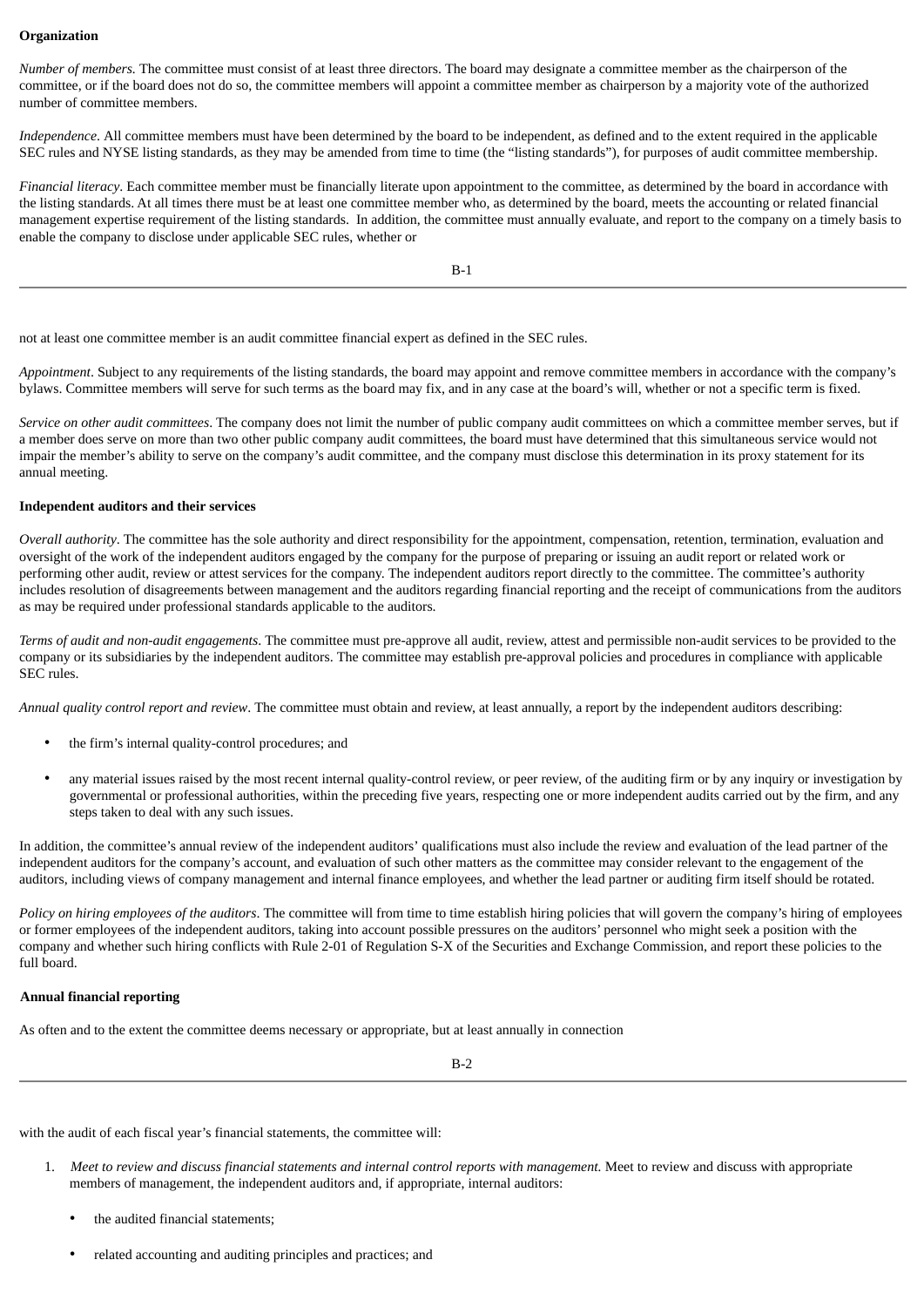- management's assessment of internal control over financial reporting and the related report and attestation on internal control over financial reporting to be included in the company's annual report on Form 10-K (as and when these reports are required under SEC rules).
- 2. *Critical accounting policy report.* Timely request and receive from the independent auditors (before the filing of any audit report) the report or update required pursuant to applicable SEC rules, concerning:
	- all critical accounting policies and practices to be used;
	- all alternative treatments within generally accepted accounting principles for policies and practices relating to material items that have been discussed with company management, including ramifications of the use of such alternative disclosures and treatments and the treatment preferred by the independent auditors; and
	- other material written communications between the independent auditors and company management, such as any management letter or schedule of unadjusted differences.
- 3. *SAS 61 review.* Discuss with the independent auditors the matters required to be discussed by Statement on Auditing Standards No. 61, including such matters as:
	- the quality and acceptability of the accounting principles applied in the financial statements;
	- new or changed accounting policies, the effect of regulatory and accounting initiatives, and significant estimates, judgments, uncertainties or unusual transactions;
	- the selection, application and effects of critical accounting policies and estimates applied by the company;
	- issues raised by any "management" or "internal control" letter from the auditors, problems or difficulties encountered in the audit (including any restrictions on the scope of the work or on access to requested information) and management's response to such problems or difficulties, significant disagreements with management, or other significant aspects of the audit; and
	- any off balance sheet transactions, and relationships with any unconsolidated entities or any other persons, which have or are reasonably likely to have a material current or future effect on the registrant's financial condition or results of the company and are required to be reported under SEC rules.

$$
B-3
$$

- 4. *MD&A.* Meet and review with appropriate members of management and the independent auditors the specific intended disclosures under "Management's Discussion and Analysis of Financial Condition and Results of Operations" to be included in the company's annual report on Form 10-K.
- 5. *ISB 1 disclosure.* Receive from the independent auditors a formal written statement of all relationships between the auditors and the company consistent with Independence Standards Board Standard No. 1.
- 6. *Auditor independence*. Actively discuss with the independent auditors any disclosed relationships or services that may impact their objectivity and independence, and take any other appropriate action to oversee their independence.
- 7. *Material issues*. To the extent the committee deems necessary or appropriate, discuss with the independent auditors material issues on which the company's audit team consulted the independent auditors' national office.
- 8. *Recommend filing of audited financial statements*. Recommend whether the company's annual report on Form 10-K to be filed with the SEC should include the audited financial statements.

### **Quarterly financial reporting**

The committee's quarterly review will normally include:

- 1. *Quarterly review*. Meeting to review and discuss the quarterly financial statements of the company and the results of the independent auditors' review of these financial statements with appropriate members of management and the independent auditors.
- 2. *Discussion of significant matters with management*. Review and discuss with company management and, if appropriate, the independent auditors, significant matters relating to:
	- the quality and acceptability of the accounting principles applied in the financial statements;
	- new or changed accounting policies, and significant estimates, judgments, uncertainties or unusual transactions;
	- the selection, application and effects of critical accounting policies and estimates applied by the company; and
	- any off balance sheet transactions, and relationships with any unconsolidated entities or any other persons, which have or are reasonably likely to have a material current or future effect on the registrant's financial condition or results of the company and are required to be reported under SEC rules.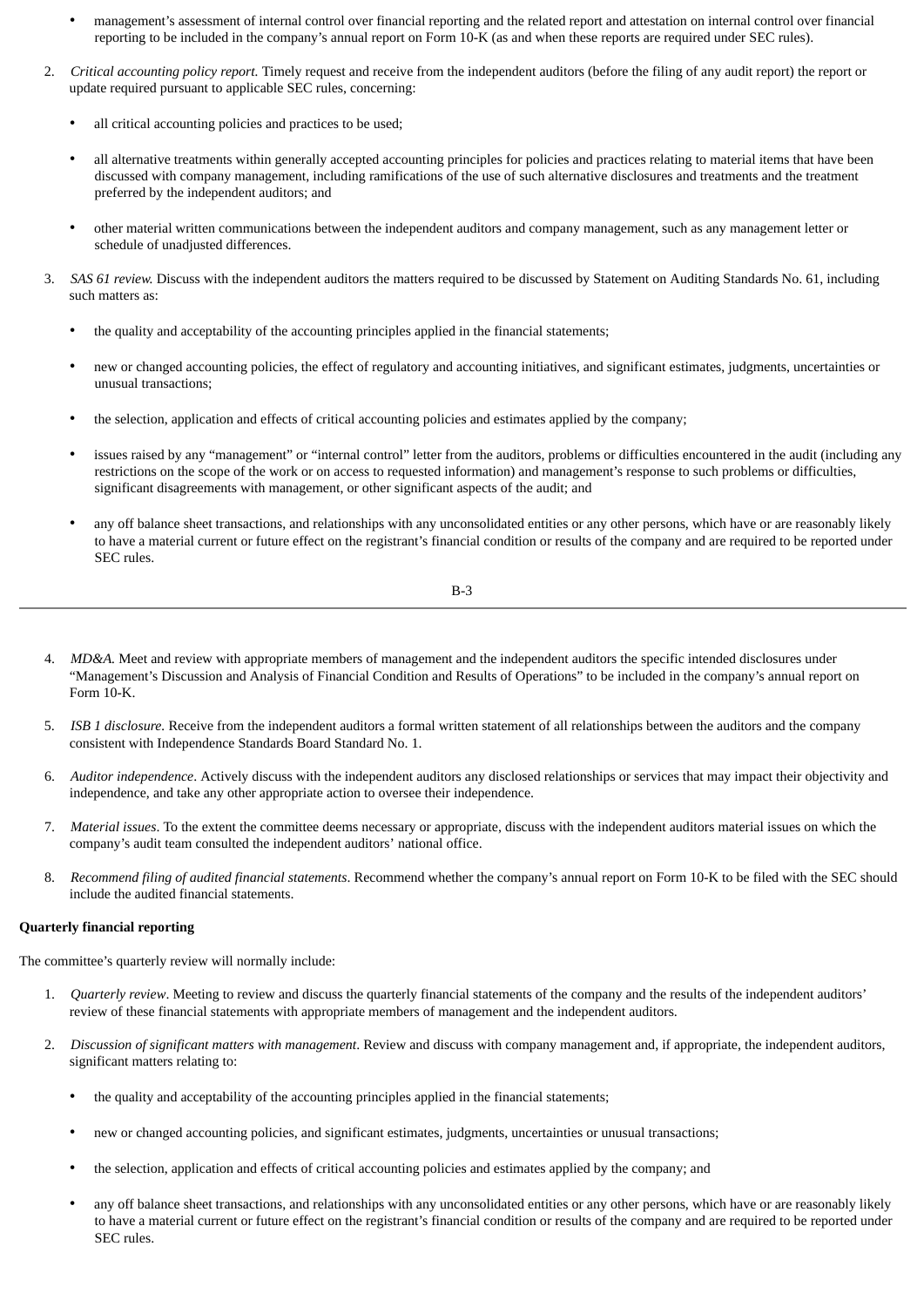3. *MD&A*. Meeting to review and discuss the company's specific intended disclosures under "Management's Discussion and Analysis of Financial Condition and Results of Operations" to be included in the company's quarterly report on Form 10-Q with appropriate members of management and the independent auditors.

### **Other functions**

*Annual review of this charter*. The committee will review and assess the adequacy of this charter annually and

 $R_{-4}$ 

recommend any proposed changes to the full board.

*Annual review of performance*. The committee will evaluate its performance as the audit committee on an annual basis.

*Earnings releases and other financial guidance.* The committee will discuss with management earnings press releases and other published financial information or guidance provided to analysts and rating agencies. This may be conducted generally as to types of information and presentations, and need not include advance review of each release, other information or guidance.

*Compliance*. The committee, to the extent it deems necessary or appropriate, will periodically review with management the company's disclosure controls and procedures, internal control over financial reporting and systems and procedures to promote compliance with laws.

*Risk assessment*. The committee will periodically:

- inquire of management, the internal auditors or members of the internal audit department and the independent auditors about the company's major financial risks or exposures;
- discuss the steps management has taken to monitor and control such exposures; and
- discuss guidelines and policies with respect to risk assessment and risk management.

*Conduct codes*. The committee will conduct any activities relating to the company's code(s) of conduct and ethics as may be delegated from time to time to the committee by the board.

*Complaints and anonymous submissions*. The committee will establish and maintain procedures for:

- the receipt, retention and treatment of complaints received by the company regarding accounting, internal accounting controls or auditing matters; and
- the confidential, anonymous submission by employees of the company of concerns regarding questionable accounting or auditing matters.

If the committee or the board so determines, the submission procedures may also include a method for interested parties to communicate directly with the board's presiding director or with the non-management directors as a group.

*Internal audit.* The committee will monitor that the company maintains an internal audit function (which may be outsourced to a firm other than the company's independent auditors). The committee will oversee the internal auditors (or other personnel responsible for the internal audit function), who will report directly to the committee.

*Related party transactions*. It is the company's policy that the company will not enter into transactions required to be disclosed under item 404 of the SEC's Regulation S-K unless the committee or another independent body of the board first reviews and approves the transactions. In accordance with this policy, on a timely basis review and, if appropriate, the committee will approve all related party transactions subject to the policy and not already approved by another independent body of the board. Any committee member who is not independent with respect to a related party transaction under review should disclose his or her lack of independence to the remaining committee members and abstain from the review and approval of that transaction

B-5

*Internal control over financial reporting.* The committee will periodically discuss and review, as appropriate, with the internal auditor, management and the independent auditors:

- the design and effectiveness of the company's internal control over financial reporting; and
- any significant deficiencies or material weaknesses in that internal control, any change that has materially affected or is reasonably likely to materially affect that internal control (including special steps adopted in light of such a deficiency or weakness), and any fraud (whether or not material) that involves management or other employees who have a significant role in that internal control, that have been reported to the committee.

*Reports from legal counsel.* The committee will review and take appropriate action with respect to any reports to the committee from legal counsel engaged by the company concerning any material violation of securities law or breach of fiduciary duty or similar violation by the company, its subsidiaries or any person acting on their behalf.

*Other reviews and functions*. The committee, as it may consider appropriate, may consider and review with the full board of directors, company management, internal or outside legal counsel, the independent auditors or any other appropriate person any other topics relating to the purposes of the committee that may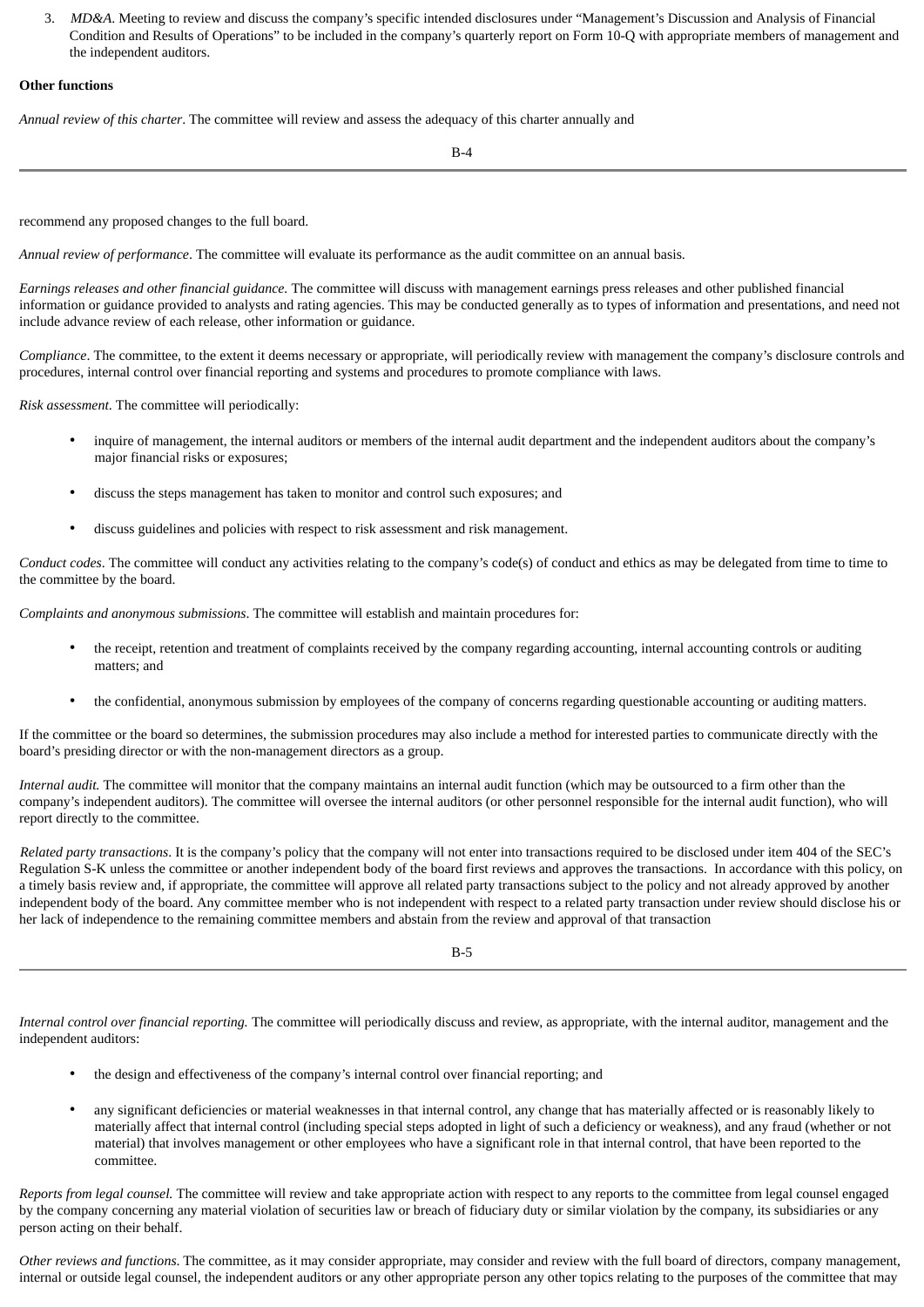come to the committee's attention. The committee may perform any other activities consistent with this charter, the company's corporate governance documents and applicable listing standards, laws and regulations as the committee or the board of directors considers appropriate.

### **Meetings, reports and resources**

*Meetings*. The committee will meet as often as it determines is necessary, but not less than quarterly. The committee may also act by unanimous written consent in lieu of a meeting. The committee will meet separately and periodically with management (including the chief financial officer), internal auditors (or other personnel responsible for the internal audit function) and independent auditors. To the extent the committee deems necessary or appropriate, it will also discuss with the company's counsel any legal matters that may materially impact the company's financial statements, internal control over financial reporting or compliance policies. In addition, the committee may meet from time to time with any other persons, as it deems necessary or appropriate.

*Procedures*. The committee may establish its own procedures, including the formation and delegation of authority to subcommittees, in a manner not inconsistent with this charter, the bylaws or the listing standards and SEC rules. The chairperson or a majority of the committee members may call meetings of the committee. A majority of the authorized number of committee members constitutes a quorum for the transaction of committee business, and the vote of a majority of the committee members present at a meeting at which a quorum is present will be the act of the committee, unless in either case a greater number is required by this charter, the bylaws or the listing standards. The committee will keep written minutes of its meetings and deliver copies of the minutes to the corporate secretary for inclusion in the corporate records.

*Reports*. The committee will timely prepare the audit committee report required to be included in the company's annual meeting proxy statement, and report to the board on the other matters relating to the committee or its purposes, as required by the listing standards or SEC rules. The committee will also report to the board annually the overall results of its annual review of the independent auditors' qualifications, performance and independence and the annual review by the committee of its own performance. The committee also will report to the board on the major items covered by the committee at each committee meeting, and provide additional reports to the board as the committee may determine to be appropriate, including review with the full board of any issues that arise from time to time with respect to the quality or

B-6

integrity of the company's financial statements, the company's compliance with legal or regulatory requirements, the performance and independence of the independent auditors or the performance of the internal audit function.

*Committee access and investigations*. The committee is at all times authorized to have direct, independent and confidential access to the independent auditors and to the company's other directors, management and personnel to carry out the committee's purposes. The committee is authorized to conduct or authorize investigations into any matters relating to the purposes, duties or responsibilities of the committee.

*Committee advisers and funding.* As the committee deems necessary to carry out its duties, it is authorized to select, engage (including approval of the fees and terms of engagement), oversee, terminate and obtain advice and assistance from outside legal, accounting or other advisers or consultants. The company will provide for appropriate funding, as determined by the committee, for payment of:

- compensation to the independent auditors for their audit and audit-related, review and attest services;
- compensation to any advisers engaged by the committee; and
- ordinary administrative expenses of the committee that are necessary or appropriate in carrying out its duties.

*Reliance on others*. Nothing in this charter is intended to preclude or impair the protection provided in Section 141(e) of the Delaware General Corporation Law for good faith reliance by members of the committee on reports or other information provided by others.

*Interpretation.* For the avoidance of doubt, while the committee has the responsibilities and powers set forth in this charter, nothing in this charter should be interpreted as creating any duty or obligation on the part of the committee to plan or conduct audits or to determine that the company's financial statements and disclosures are complete and accurate and are in accordance with generally accepted accounting principles and applicable rules and regulations. Also, nothing herein should be construed as imposing on the committee responsibility to ensure compliance with laws and regulations and the company's code of business conduct and ethics, or to set or determine the adequacy of the company's reserves. All such matters are the responsibility of management and the independent auditor, as appropriate.

#### **Annex C**

# **Independence Standards**

A director shall be independent if the director meets each of the following standards and otherwise has no material relationship with the company, either directly, or as a partner, stockholder, or officer of an organization that has a relationship with the company. For purposes of these standards, "company" means Pilgrim's Pride Corporation and its consolidated subsidiaries, collectively.

- 1. the director is not, and in the past three years has not been, an employee of the company;
- 2. an immediate family member of the director is not, and in the past three years has not been, employed as an executive officer of the company;
- 3. neither the director nor an immediate family member of the director is a current partner of a firm that is the company's internal or external auditor ("affiliated auditing firm");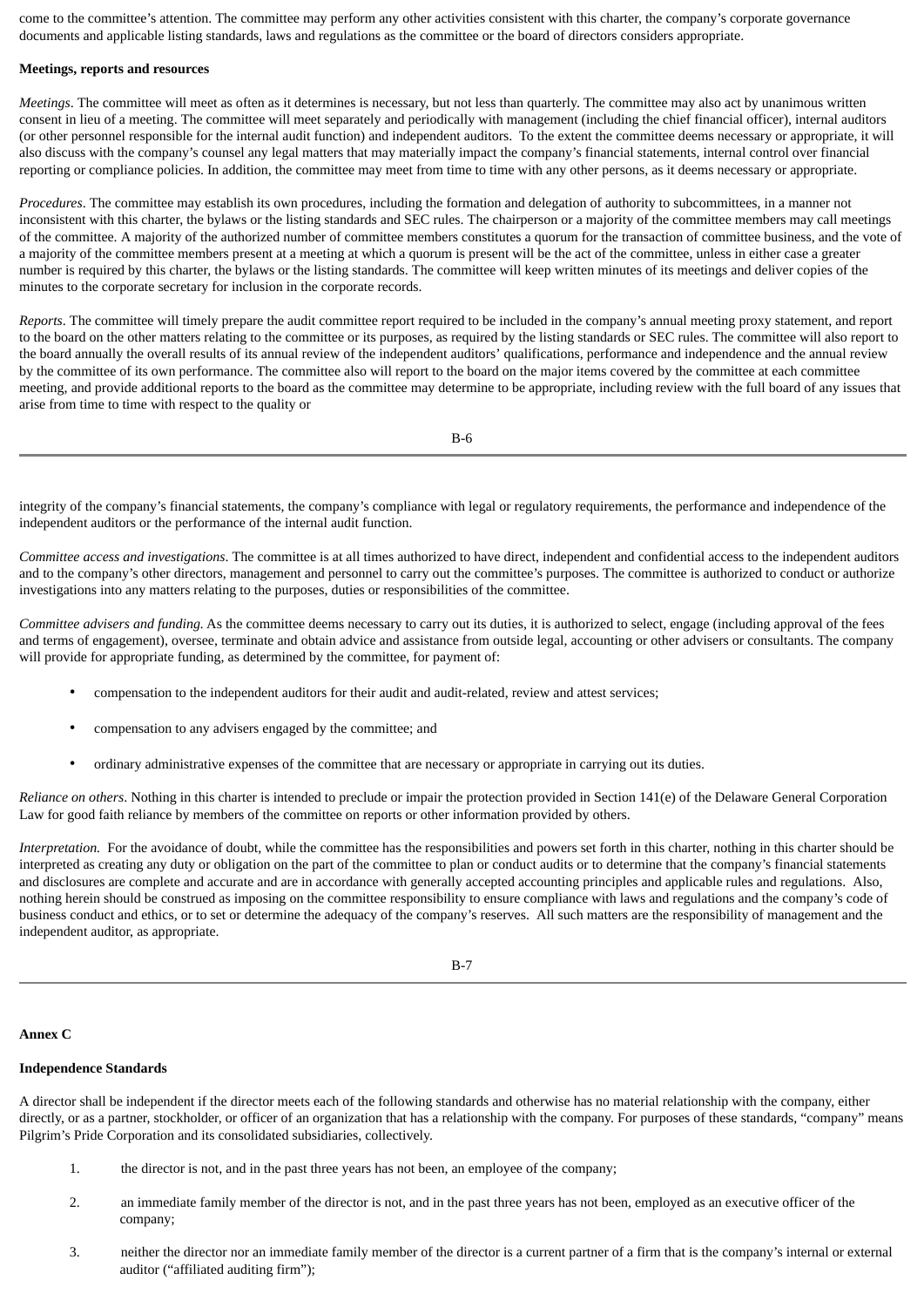- 4. the director is not a current employee of an affiliated auditing firm;
- 5. the director does not have an immediate family member who is a current employee of an affiliated auditing firm and who participates in the firm's audit, assurance or tax compliance practice;
- 6. neither the director nor an immediate family member of the director has within the last three years been a partner or employee of an affiliated auditing firm and personally worked on the company's audit within that time;
- 7. neither the director nor an immediate family member of the director is, or in the past three years has been, part of an interlocking directorate in which a current executive officer of the company served on the compensation committee of another public company where the director or the director's immediate family member served as an executive officer;
- 8. neither the director nor an immediate family member of the director receives or has in the past three years received any direct compensation payments from the company in excess of \$100,000 per year, other than compensation for board service, compensation received by the director's immediate family member for service as a non-executive employee of the company, and pension or other forms of deferred compensation for prior service;
- 9. the director is not a current employee, and no immediate family member of the director is a current executive officer, of another company that makes payments to or receives payments from the company, or during any of the last three fiscal years has made payments to or received payments from the company, for property or services in an amount that, in any single fiscal year, exceeded the greater of \$1 million or 2% of the other company's consolidated gross revenues;
- 10. the director is not an executive officer of a tax exempt organization to which the company makes or in the past three years has made, contributions that, in any single fiscal year, exceeded the greater of \$.5 million or 1% of the tax exempt organization's consolidated gross revenues; or
- 11. the director is not, and during the last fiscal year has not been, a partner in, or a controlling

C-1

shareholder or executive officer of, a business corporation, non-profit organization, or other entity to which the company was indebted at the end of the company's last full fiscal year in an aggregate amount in excess of the lesser \$5 million or ..5% of the company's total consolidated assets at the end of such fiscal year.

The board may determine that a director or nominee is "independent" even if the director or nominee does not meet each of the standards set forth in paragraphs (7) and (8) above as long as the board determines that such person is independent of management and free from any relationship that in the judgment of the board would interfere with such person's independent judgment as a member of the board and the basis for such determination is disclosed in the company's annual proxy statement.

In addition, a director is not considered independent for purposes of serving on the audit committee, and may not serve on that committee, if the director: (1) receives, either directly or indirectly, any consulting, advisory or other compensatory fee from the company or any of its subsidiaries other than: (a) fees for service as a director, and (b) fixed amounts of compensation under a retirement plan (including deferred compensation) for prior service with the company; or (2) is "an affiliated person" of the company or any of its subsidiaries; each as determined in accordance with Securities and Exchange Commission regulations.

For purposes of this Annex C, the following definitions apply:

(a) "immediate family member" means a person's spouse, parents, children, siblings, mother and father-in-law, sons and daughters-in-law, brothers and sisters-in-law, and anyone (other than domestic employees) who shares such person's home.

(b) "executive officer" of a company means the company's chairman, vice chairman, chief executive officer, president, chief operating officer, principal financial officer, principal accounting officer (or, if there is no such accounting officer, the controller), any vice-president of the company in charge of a principal business unit, division or function (such as sales, administration or finance), any other officer who performs a policy-making function, or any other person who performs similar policy-making functions for the company. Executive officers of the company's parent(s) or subsidiaries will be deemed executive officers of the company if they perform policy-making functions for the company.

 $C-2$ 

#### **Proxy - Pilgrim's Pride Corporation**

**4845 US Highway 271 North Pittsburg, Texas 75686**

# **This Proxy is Solicited on Behalf of the Board of Directors.**

The undersigned hereby appoints Lonnie "Bo" Pilgrim and Clifford E. Butler, and each of them, as proxies, each with the power to appoint his substitute, and hereby authorizes them, and each of them, to represent and to vote, as designated on the reverse side, all the shares of common stock of Pilgrim's Pride Corporation held of record by the undersigned on November 28, 2005, at the Annual Meeting of Stockholders to be held on Wednesday, January 25, 2006, or any adjournment thereof.

### **PLEASE EXECUTE THIS PROXY AND RETURN PROMPTLY IN THE ENCLOSED SELF-ADDRESSED STAMPED ENVELOPE.**